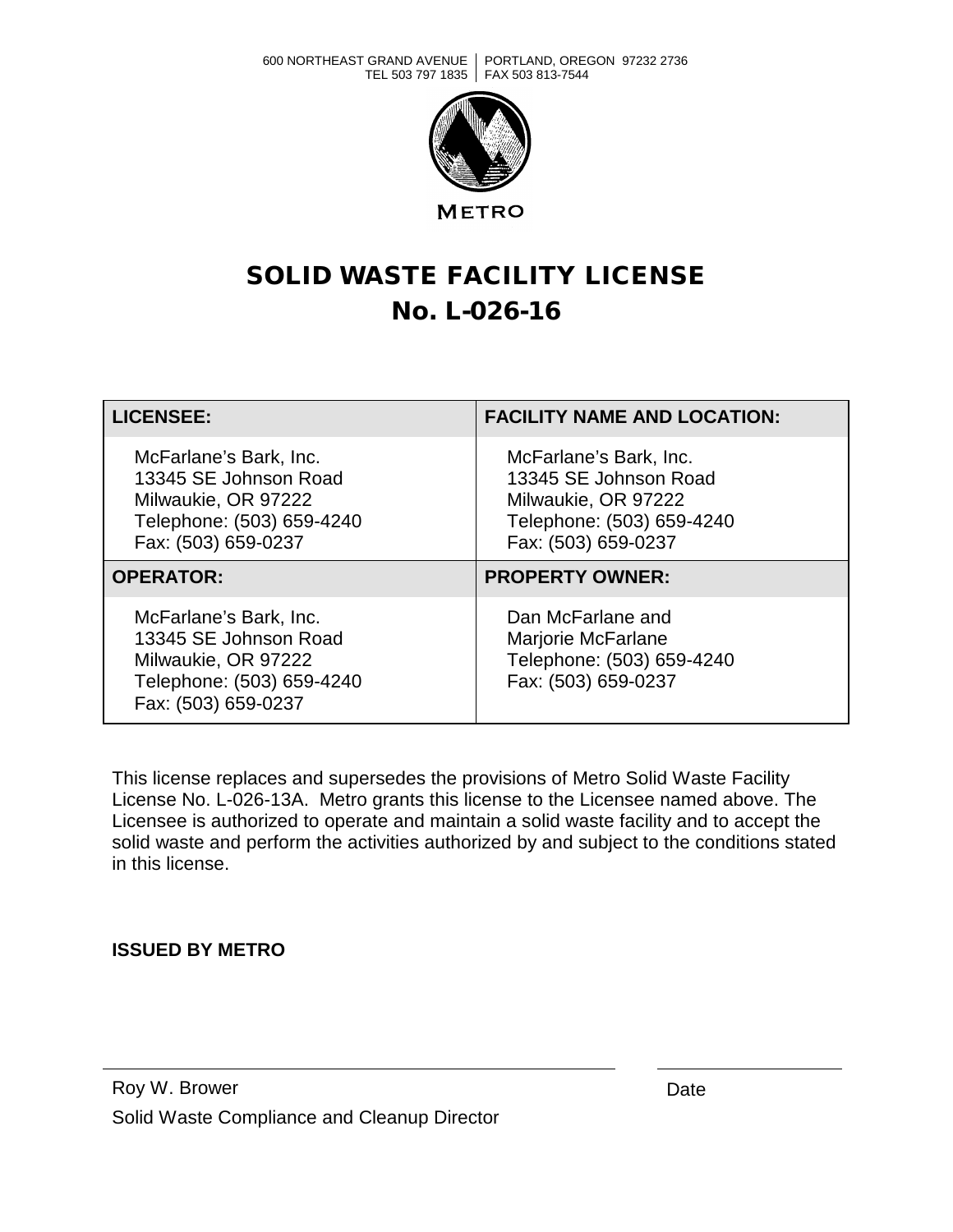

## **TABLE OF CONTENTS**

| <b>SECTION</b> | <b>TITLE</b>                                 | <b>PAGE</b> |
|----------------|----------------------------------------------|-------------|
| 1.0            | <b>Issuance</b>                              | 1           |
| 2.0            | <b>Conditions and Disclaimers</b>            | 1           |
| 3.0            | <b>Authorizations</b>                        | 3           |
| 4.0            | <b>Limitations and Prohibitions</b>          | 4           |
| 5.0            | <b>Operating Conditions</b>                  | 5           |
| 6.0            | <b>Operating Plan</b>                        | 10          |
| 7.0            | <b>Fees and Rate Setting</b>                 | 13          |
| 8.0            | <b>Record Keeping and Reporting</b>          | 13          |
| 9.0            | <b>Insurance Requirements</b>                | 14          |
| 10.0           | <b>Enforcement</b>                           | 15          |
| 11.0           | <b>Amendment, Suspension, and Revocation</b> | 15          |
| 12.0           | <b>General Obligations</b>                   | 16          |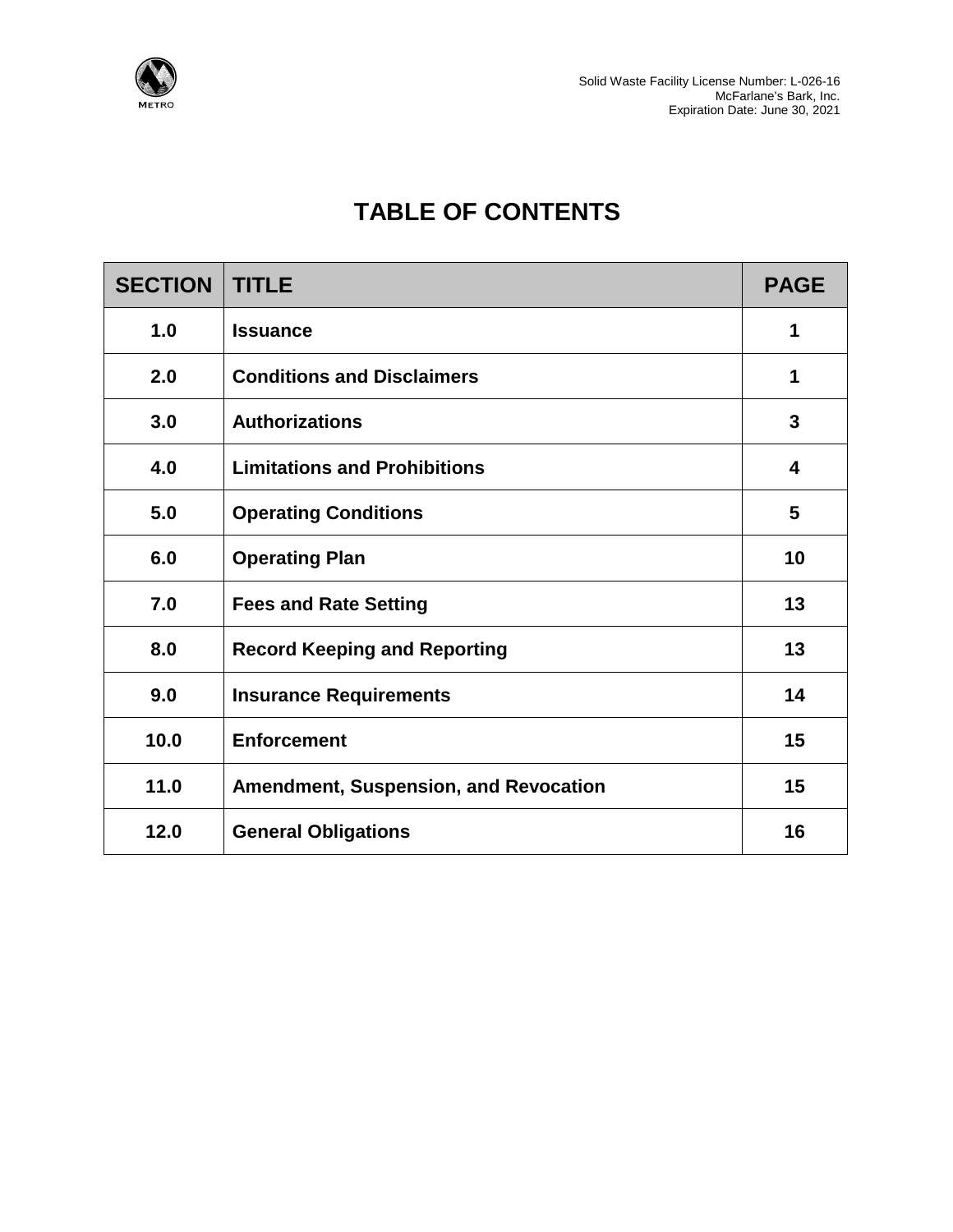

| 1.0  | <b>ISSUANCE</b>                             |                                                                                                                          |
|------|---------------------------------------------|--------------------------------------------------------------------------------------------------------------------------|
| 1.1  | Licensee                                    | McFarlane's Bark, Inc.<br>13345 SE Johnson Road<br>Milwaukie, OR 97222                                                   |
| 1.2  | <b>Contact</b>                              | Dan McFarlane, President                                                                                                 |
| 1.3  | License number                              | Metro Solid Waste Facility License Number L-026-16                                                                       |
| 1.4  | <b>Term</b>                                 | The license term is from July 1, 2016, to June 30, 2021,<br>unless amended, suspended, or revoked under Section<br>11.0. |
| 1.5  | <b>Renewal</b>                              | The Licensee may apply for a license renewal as provided<br>in Metro Code Section 5.01.                                  |
| 1.6  | <b>Facility name and</b><br>mailing address | McFarlane's Bark, Inc.<br>13345 SE Johnson Road<br>Milwaukie, OR 97222                                                   |
| 1.7  | <b>Operator</b>                             | McFarlane's Bark, Inc.                                                                                                   |
| 1.8  | <b>Facility legal</b><br>description        | Tax Lot 00202-00400-00802-00803<br>Section 05, Township 25, Range 2E, W.M.<br>City of Milwaukie, State of Oregon         |
| 1.9  | <b>Property owner</b>                       | Dan McFarlane and Marjorie McFarlane                                                                                     |
| 1.10 | <b>Permission to</b><br>operate             | The property owner is the owner/operator of the facility.                                                                |

| 2.0 | <b>CONDITIONS AND DISCLAIMERS</b> |                                                                                                                                                                                 |
|-----|-----------------------------------|---------------------------------------------------------------------------------------------------------------------------------------------------------------------------------|
| 2.1 | <b>Guarantees</b>                 | This license does not vest any right or privilege in the<br>Licensee to receive specific quantities of solid waste at the<br>direction of Metro during the term of the license. |
| 2.2 | Non-exclusive<br>license          | This license must not in any way limit Metro from granting<br>other solid waste licenses within Metro's boundaries.                                                             |
| 2.3 | <b>Property rights</b>            | This license does not convey any property rights in either<br>real or personal property.                                                                                        |
| 2.4 | No recourse                       | The Licensee will have no recourse whatsoever against                                                                                                                           |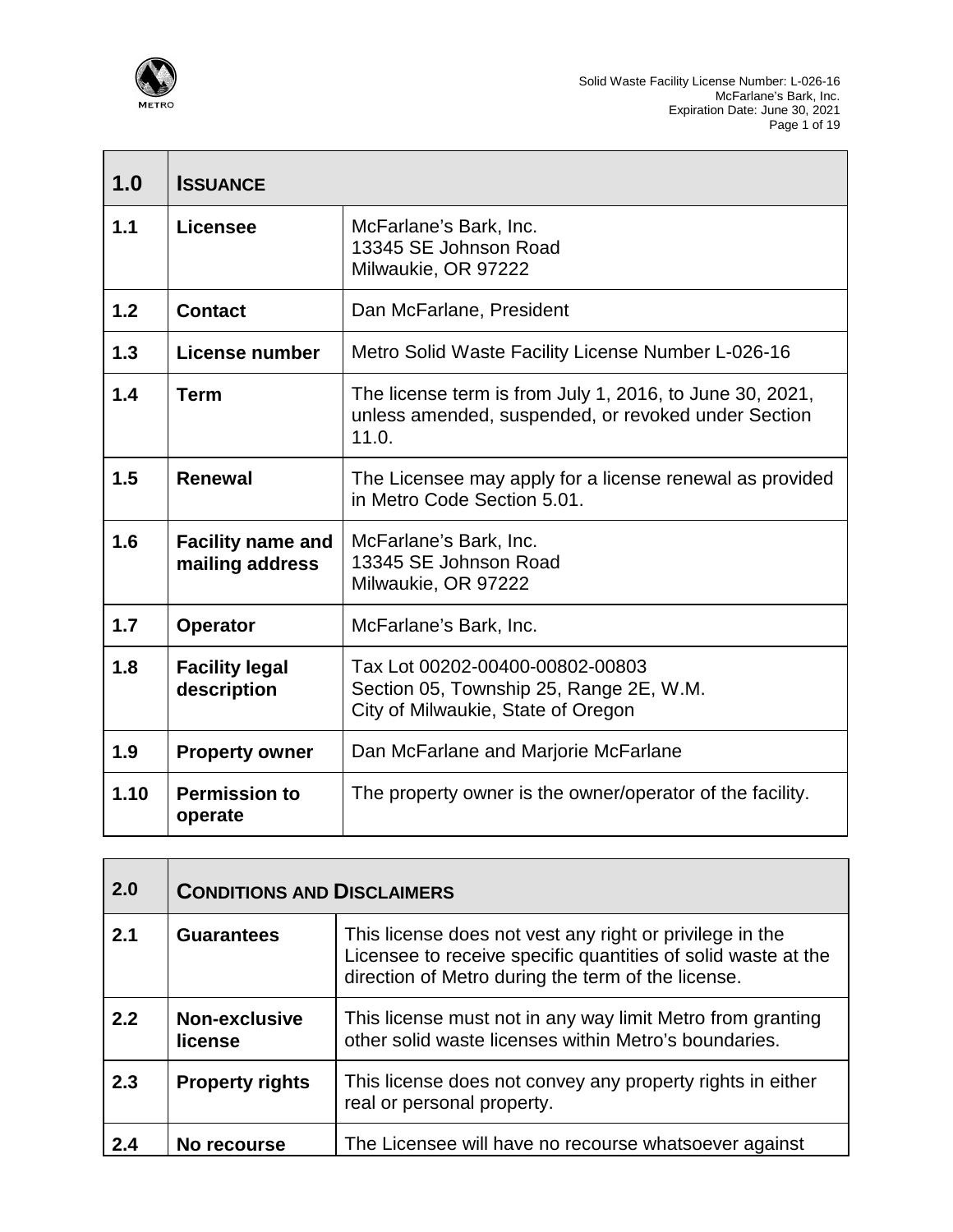

|      |                                | Metro or its officials, agents or employees for any loss,<br>costs, expense or damage arising out of any provision or<br>requirement of this license or because of the enforcement<br>of the license or in the event Metro determines that the<br>license or any part thereof is invalid.                                                                                                                                                                                                                                               |
|------|--------------------------------|-----------------------------------------------------------------------------------------------------------------------------------------------------------------------------------------------------------------------------------------------------------------------------------------------------------------------------------------------------------------------------------------------------------------------------------------------------------------------------------------------------------------------------------------|
| 2.5  | <b>Indemnification</b>         | Licensee must defend, indemnify and hold harmless Metro,<br>its elected officials, officers, employees, agents and<br>representatives from any and all claims, demands,<br>damages, causes of action, or losses and expenses related<br>to or arising out of the granting of this license or the<br>Licensee's performance of or failure to perform any of the<br>obligations under the license or Metro Code Chapter 5.01,<br>including without limitation patent infringement and any<br>claims or disputes involving subcontractors. |
| 2.6  | <b>Binding nature</b>          | This license is binding on the Licensee. The Licensee is<br>liable for all acts and omissions of the Licensee's<br>contractors and agents.                                                                                                                                                                                                                                                                                                                                                                                              |
| 2.7  | <b>Waivers</b>                 | To be effective, a waiver of any terms or conditions of this<br>license must be in writing and signed by the Chief<br>Operating Officer ("COO").                                                                                                                                                                                                                                                                                                                                                                                        |
| 2.8  | <b>Effect of waiver</b>        | Waiver of a term or condition of this license does not waive<br>nor prejudice Metro's right otherwise to require subsequent<br>performance of the same term or condition or any other<br>term or condition.                                                                                                                                                                                                                                                                                                                             |
| 2.9  | <b>Choice of law</b>           | The license must be construed, applied, and enforced in<br>accordance with the laws of the State of Oregon.                                                                                                                                                                                                                                                                                                                                                                                                                             |
| 2.10 | <b>Enforceability</b>          | If a court of competent jurisdiction determines that any<br>provision of this license is invalid, illegal or unenforceable in<br>any respect, the validity of the remaining provisions<br>contained in this license shall not be affected.                                                                                                                                                                                                                                                                                              |
| 2.11 | License not a<br>waiver        | This license does not relieve any owner, operator, or the<br>Licensee from the obligation to obtain all required permits,<br>licenses, or other clearances and to comply with all orders,<br>laws, regulations, reports or other requirements of other<br>regulatory agencies.                                                                                                                                                                                                                                                          |
| 2.12 | <b>License not</b><br>limiting | This license does not limit the power of a federal, state, or<br>local agency to enforce any provision of law relating to the<br>facility.                                                                                                                                                                                                                                                                                                                                                                                              |
| 2.13 | <b>Definitions</b>             | Unless otherwise specified, all other terms are as defined in                                                                                                                                                                                                                                                                                                                                                                                                                                                                           |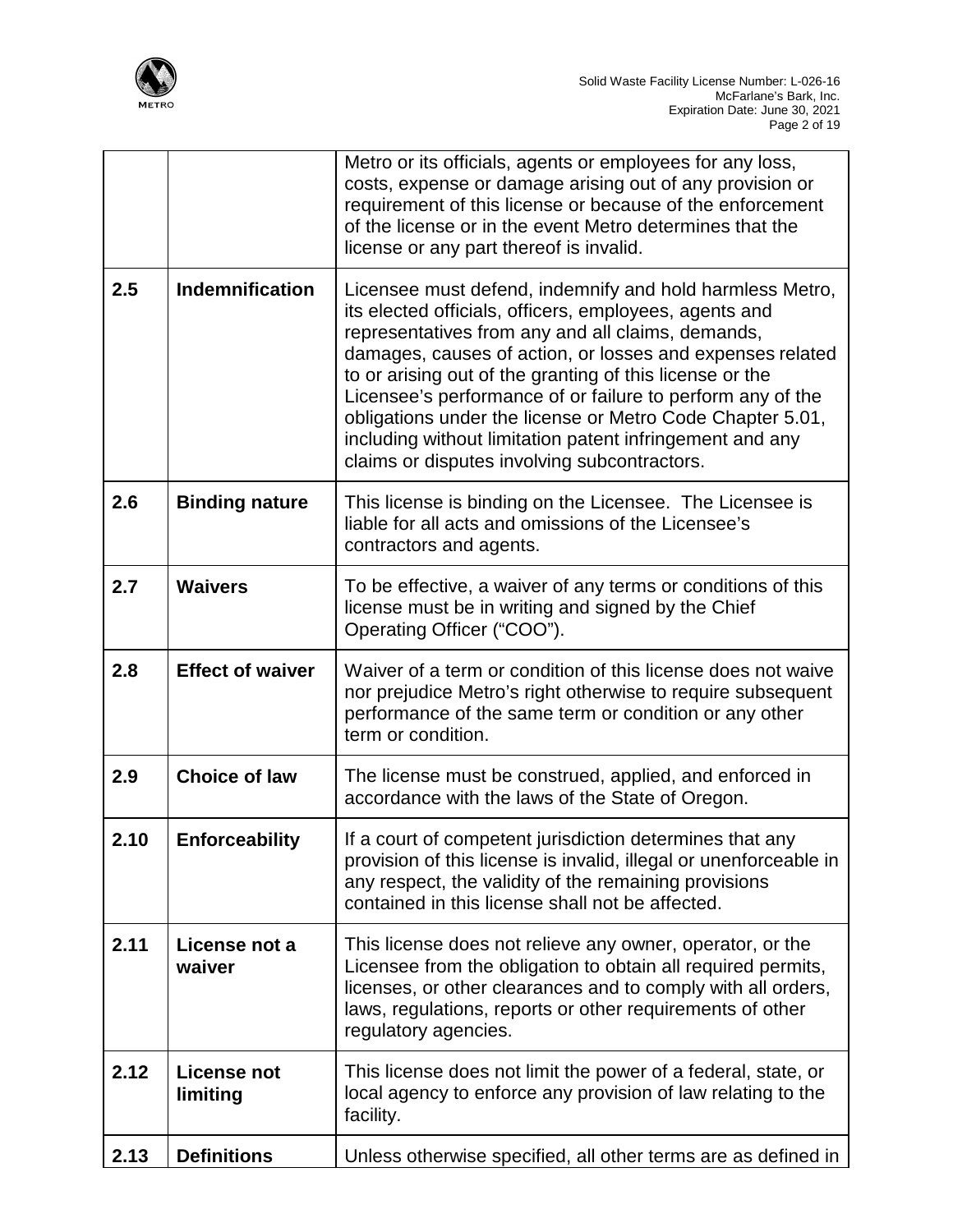

|  | Metro Code Chapter 5.00. |
|--|--------------------------|

| 3.0 | <b>AUTHORIZATIONS</b>                                                                         |                                                                                                                                                                                                                                                                                                                                                                                                                                     |  |
|-----|-----------------------------------------------------------------------------------------------|-------------------------------------------------------------------------------------------------------------------------------------------------------------------------------------------------------------------------------------------------------------------------------------------------------------------------------------------------------------------------------------------------------------------------------------|--|
| 3.1 | <b>General</b><br>conditions on<br>acceptable<br>materials                                    | The Licensee is authorized to accept at the facility only the<br>solid wastes described in Section 3.0. The Licensee is<br>prohibited from knowingly receiving any solid waste not<br>authorized in this section.                                                                                                                                                                                                                   |  |
| 3.2 | <b>General</b><br>conditions on<br>activities                                                 | The Licensee is authorized to perform at the facility only<br>those waste-related activities that are described in Section<br>3.0.                                                                                                                                                                                                                                                                                                  |  |
| 3.3 | <b>Acceptance of</b><br>yard debris                                                           | The Licensee is authorized to accept source-separated<br>yard debris that has not reached a state of decomposition<br>sufficient to produce malodors detectable beyond the<br>boundaries of the facility. The Licensee may accept yard<br>debris for processing, composting, the production of mulch,<br>and use as hogged fuel or other useful purpose as<br>described in an operating plan and approved in writing by<br>the COO. |  |
| 3.4 | <b>Acceptance of</b><br>land clearing<br>debris                                               | The Licensee is authorized to accept land-clearing debris<br>(e.g. brush and stumps). The Licensee may accept land<br>clearing debris for processing, composting, use as hogged<br>fuel or other useful purpose as described in an operating<br>plan and approved in writing by the COO.                                                                                                                                            |  |
| 3.5 | <b>Acceptance of</b><br>untreated wood                                                        | The Licensee is authorized to accept source-separated,<br>untreated and unpainted wood waste (e.g. untreated<br>lumber and wood pallets). The Licensee may accept<br>untreated wood waste for processing, composting, for use<br>as hogged fuel or other useful purpose as described in an<br>operating plan and approved in writing by the COO.                                                                                    |  |
| 3.6 | <b>Acceptance and</b><br>management of<br>painted wood<br>and<br>preservative<br>treated wood | The Licensee is authorized to accept painted and<br>1.<br>treated wood waste, other than creosote-treated wood<br>waste, for grinding and reloading to authorized facilities<br>for use as hogged fuel or other useful purpose as<br>described in an operating plan and approved in writing<br>by the COO.                                                                                                                          |  |
|     |                                                                                               | The Licensee shall not incorporate painted or treated<br>2.<br>wood into compost feedstocks, mulch, animal bedding,<br>or any other product unless otherwise described in an<br>operating plan and approved in writing by the COO.                                                                                                                                                                                                  |  |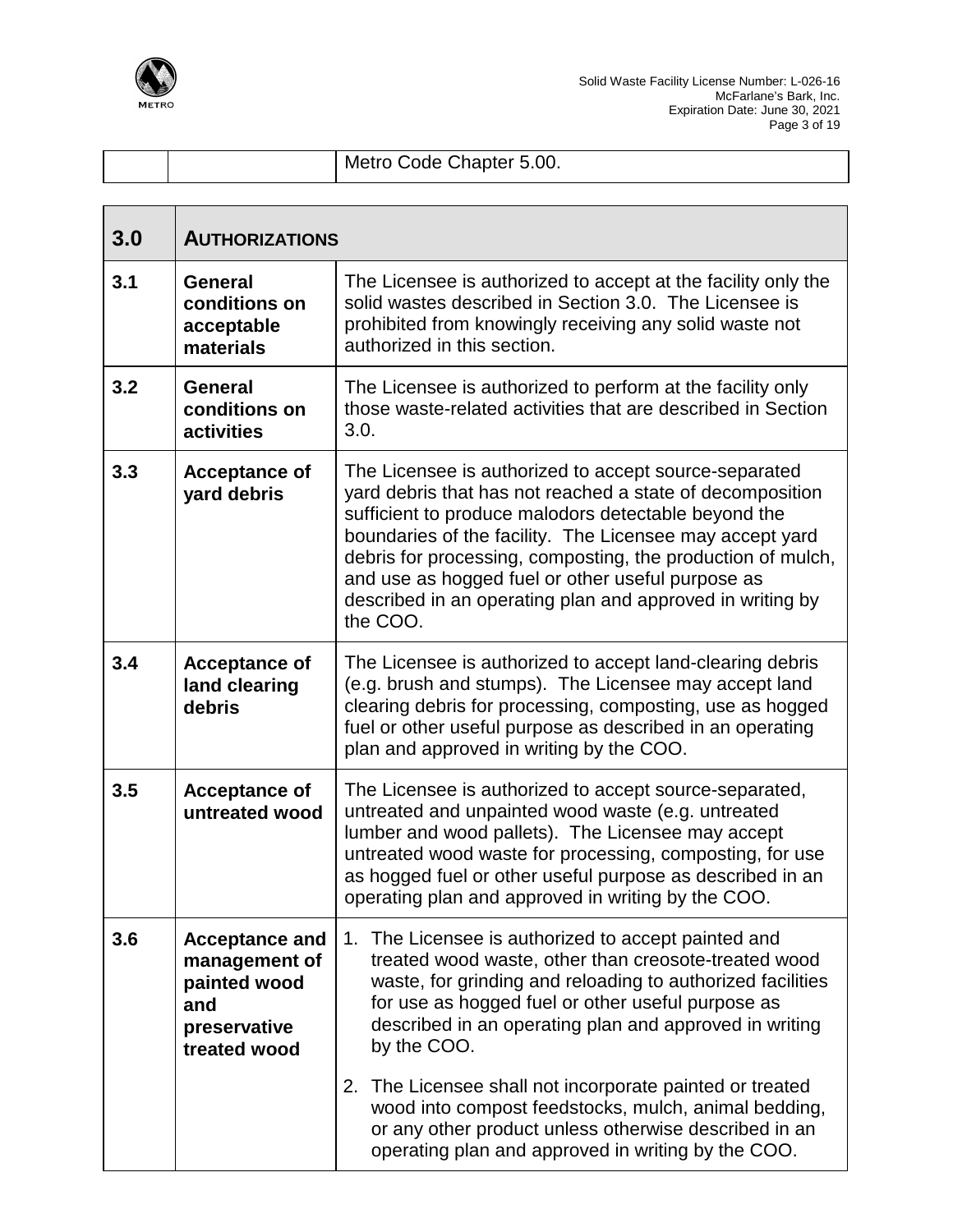

 $\overline{\mathsf{T}}$ 

 $\mathbf{r}$ 

Г

Т

|     |                                         | 3. Painted and treated wood waste shall be kept separated<br>at all times from yard debris and untreated wood waste<br>destined for composting or mulch. Signs must clearly<br>describe the different locations for painted and treated<br>wood waste from other composting feedstock.                                                                                    |
|-----|-----------------------------------------|---------------------------------------------------------------------------------------------------------------------------------------------------------------------------------------------------------------------------------------------------------------------------------------------------------------------------------------------------------------------------|
| 3.7 | <b>Production of</b><br>hogged fuel     | 1. The Licensee is authorized to accept and grind only<br>yard debris, land clearing debris, untreated wood,<br>painted wood, and treated wood for delivery to facilities<br>with industrial boilers for use as hogged fuel.<br>2. Licensee is prohibited from mixing any other solid waste<br>with the wood wastes described above for the<br>production of hogged fuel. |
| 3.8 | <b>Acceptance of</b><br>inert materials | The Licensee is authorized to accept inert materials such<br>as concrete, asphalt, rock and clean dirt for processing and<br>reuse.                                                                                                                                                                                                                                       |

| 4.0 | <b>LIMITATIONS AND PROHIBITIONS</b>                                         |                                                                                                                                                                                                                                                                                                                                                                                                                                                                                                                                                                                                                                                                                                                                                |  |
|-----|-----------------------------------------------------------------------------|------------------------------------------------------------------------------------------------------------------------------------------------------------------------------------------------------------------------------------------------------------------------------------------------------------------------------------------------------------------------------------------------------------------------------------------------------------------------------------------------------------------------------------------------------------------------------------------------------------------------------------------------------------------------------------------------------------------------------------------------|--|
| 4.1 | <b>Pile height</b><br>limitation                                            | The Licensee must not stockpile or store yard debris, wood<br>waste, compost, or other landscaping products in piles<br>greater than 30 feet in height.                                                                                                                                                                                                                                                                                                                                                                                                                                                                                                                                                                                        |  |
| 4.2 | <b>Prohibited</b><br>waste                                                  | The Licensee is prohibited from receiving, processing,<br>reloading or disposing of any solid waste not authorized in<br>this license. The Licensee must not knowingly accept or<br>retain any material amounts of the following types of<br>wastes: non-putrescible or putrescible waste other than that<br>specifically allowed in Section 3.0, special wastes as<br>defined in Metro Code Chapter 5.02, creosote-treated wood<br>or timbers, materials contaminated with or containing<br>asbestos; lead acid batteries; liquid waste for disposal;<br>vehicles; infectious, biological or pathological waste;<br>radioactive waste; hazardous waste; any waste prohibited<br>by the Oregon Department of Environmental Quality<br>("DEQ"). |  |
| 4.3 | Source-<br>separated<br>residential yard<br>debris mixed<br>with food waste | The Licensee must not knowingly accept or retain source-<br>separated residential yard debris mixed with food waste<br>from municipal curbside collection programs.                                                                                                                                                                                                                                                                                                                                                                                                                                                                                                                                                                            |  |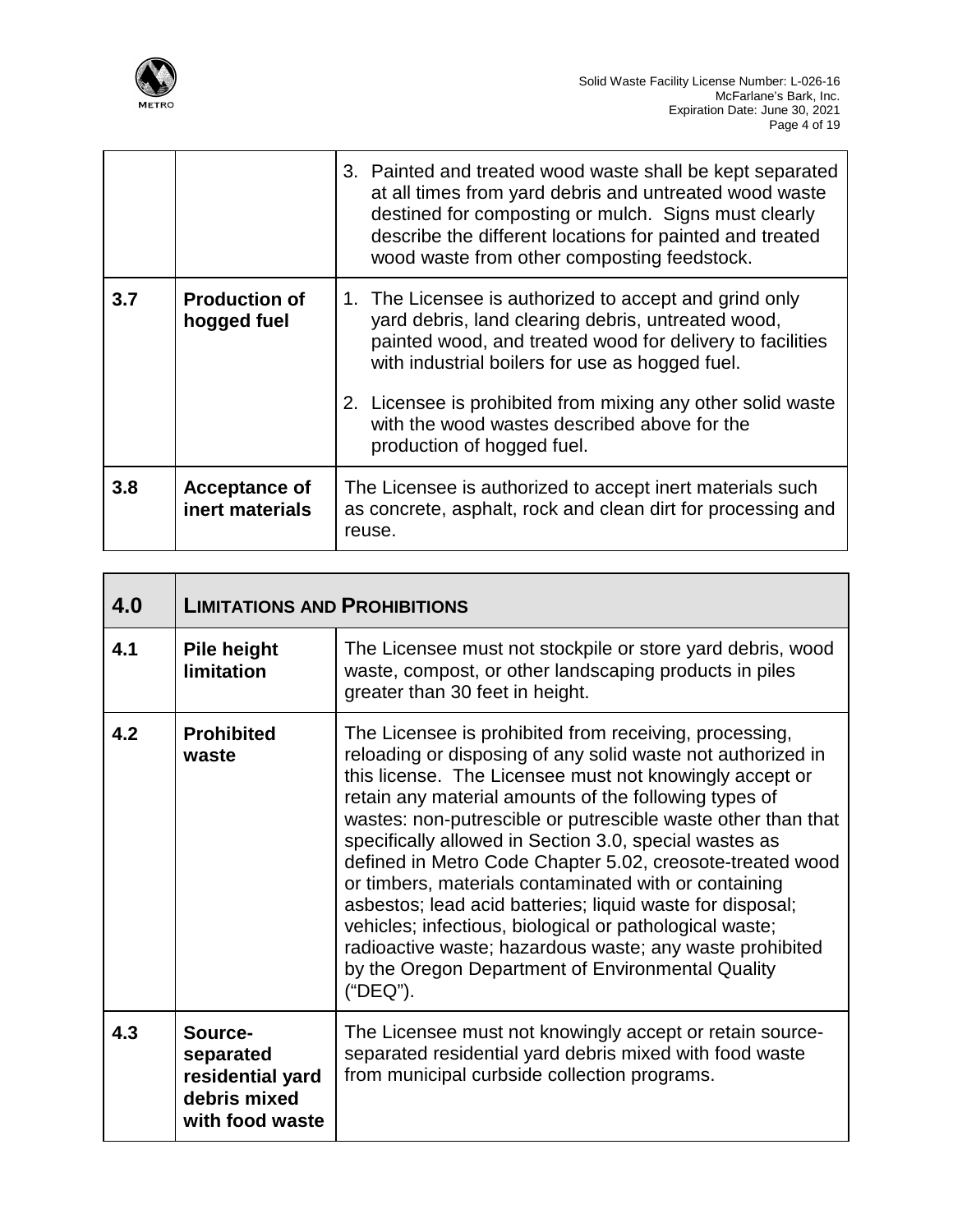

| 4.4 | No disposal of<br>recyclable<br>materials | The Licensee must not dispose of source-separated<br>recyclable materials to a disposal site.                                                                                                                                                                                                |
|-----|-------------------------------------------|----------------------------------------------------------------------------------------------------------------------------------------------------------------------------------------------------------------------------------------------------------------------------------------------|
| 4.5 | <b>Limits not</b><br>exclusive            | This License must not be construed to limit, restrict, curtail,<br>or abrogate any limitation or prohibition contained<br>elsewhere in this license document, in Metro Code, or in<br>any federal, state, regional or local government law, rule,<br>regulation, ordinance, order or permit. |

| 5.0 | <b>OPERATING CONDITIONS</b> |                                                                                                                                                                                                                                                                                          |  |
|-----|-----------------------------|------------------------------------------------------------------------------------------------------------------------------------------------------------------------------------------------------------------------------------------------------------------------------------------|--|
| 5.1 | Qualified<br>operator       | 1. The Licensee must, during all hours of operation, provide<br>an operating staff employed by the facility, and qualified<br>and competent to carry out the functions required by this<br>license and to otherwise ensure compliance with Metro<br>Code Chapter 5.01.                   |  |
|     |                             | 2. Facility personnel, as relevant to their job duties and<br>responsibilities, must be familiar with the relevant<br>provisions of this license and the relevant procedures<br>contained within the facility's operating plan (see Section<br>$6.0$ ).                                  |  |
|     |                             | 3. A qualified operator must be an employee of the facility<br>with training and authority to reject prohibited waste that<br>is discovered during load checks and to properly manage<br>prohibited waste that is inadvertently received.                                                |  |
| 5.2 | <b>Fire prevention</b>      | The operator must provide fire prevention, protection, and<br>control measures, including but not limited to, adequate<br>water supply for fire suppression, and the isolation of<br>potential heat sources and/or flammables from the<br>processing area.                               |  |
| 5.3 | <b>Adequate</b>             | The Licensee must:                                                                                                                                                                                                                                                                       |  |
|     | vehicle<br>accommodation    | 1. Provide access roads of sufficient capacity to adequately<br>accommodate all on-site vehicular traffic. Access roads<br>shall be maintained to allow the orderly egress and<br>ingress of vehicular traffic when the facility is in<br>operation, including during inclement weather. |  |
|     |                             | 2. Take reasonable steps to notify and remind persons<br>delivering solid waste to the facility that all inbound and<br>outbound vehicles must not:                                                                                                                                      |  |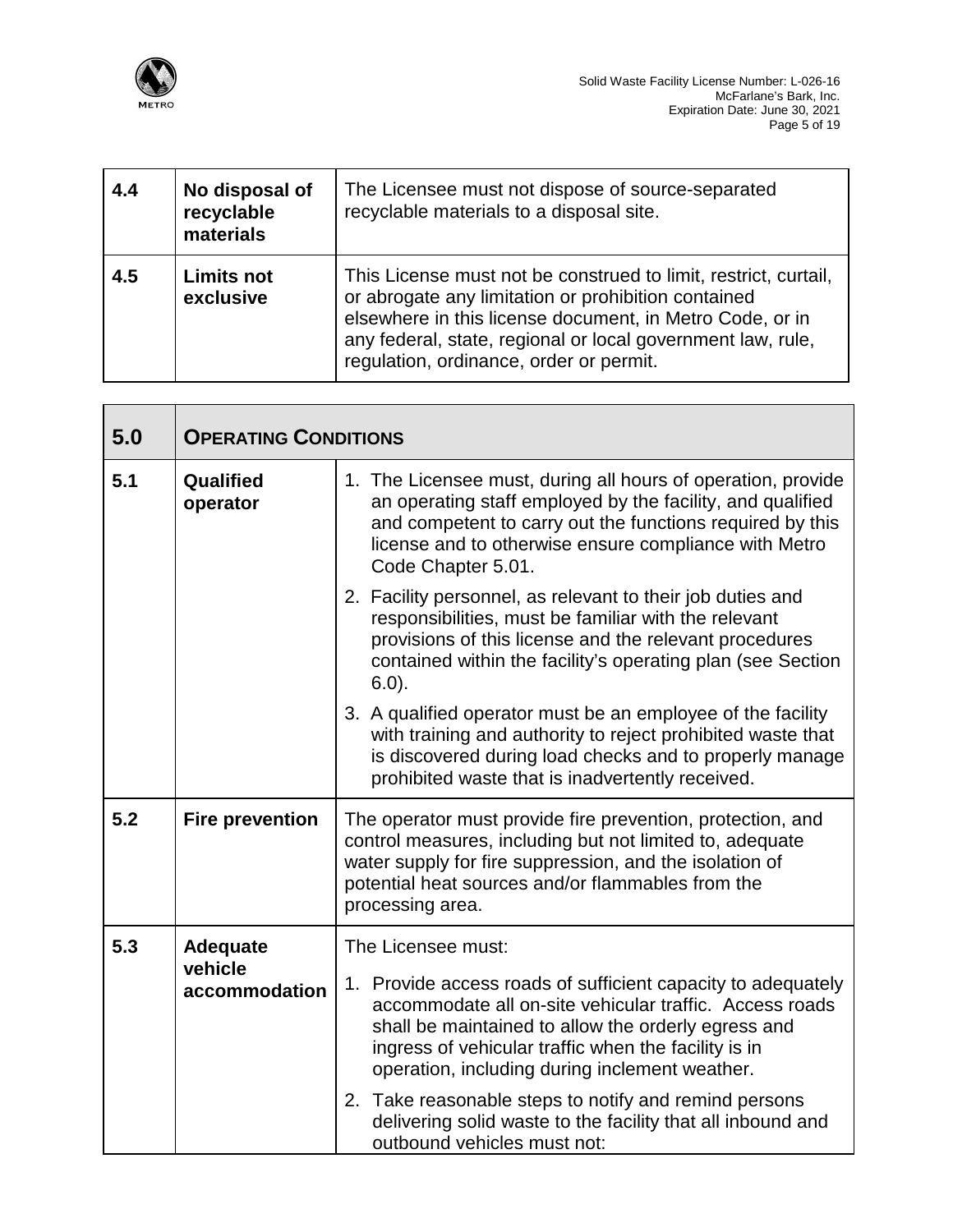

Ī

|     |                                         | a. Park or queue on public streets, roads, or easement<br>areas except under emergency conditions or as<br>provided by local traffic ordinances; and                                                                                                                                                                                                                                                                                                                                                                                                                                                                                     |
|-----|-----------------------------------------|------------------------------------------------------------------------------------------------------------------------------------------------------------------------------------------------------------------------------------------------------------------------------------------------------------------------------------------------------------------------------------------------------------------------------------------------------------------------------------------------------------------------------------------------------------------------------------------------------------------------------------------|
|     |                                         | b. Obstruct access to adjacent properties and<br>businesses.                                                                                                                                                                                                                                                                                                                                                                                                                                                                                                                                                                             |
|     |                                         | 3. Post signs to inform customers not to queue on public<br>roadways.                                                                                                                                                                                                                                                                                                                                                                                                                                                                                                                                                                    |
|     |                                         | 4. Provide adequate off-street parking and queuing for<br>vehicles, including adequate space for on-site tarping<br>and untarping of loads that does not obstruct access to<br>adjacent properties and businesses.                                                                                                                                                                                                                                                                                                                                                                                                                       |
| 5.4 | <b>Managing</b><br>prohibited<br>wastes | 1. The Licensee must reject prohibited waste upon<br>discovery and must properly manage and dispose of<br>prohibited waste when inadvertently received.                                                                                                                                                                                                                                                                                                                                                                                                                                                                                  |
|     |                                         | 2. The Licensee must maintain a load-checking program to<br>prevent the acceptance of waste that is prohibited by the<br>license. This program must include at a minimum:                                                                                                                                                                                                                                                                                                                                                                                                                                                                |
|     |                                         | a. Visual inspection. As each load is tipped, a qualified<br>operator shall visibly inspect the load to prevent the<br>acceptance of waste that is prohibited by the license.                                                                                                                                                                                                                                                                                                                                                                                                                                                            |
|     |                                         | b. Containment area. The Licensee must provide a<br>secured or isolated containment area for the storage<br>of prohibited wastes that are inadvertently received.<br>The Licensee must ensure containment areas are<br>covered and enclosed to prevent leaking and<br>contamination.                                                                                                                                                                                                                                                                                                                                                     |
|     |                                         | c. Record maintenance. The Licensee must maintain<br>records of the training of personnel in the recognition,<br>proper handling, and disposition of prohibited waste in<br>the operating record and make the records available<br>for review by Metro.                                                                                                                                                                                                                                                                                                                                                                                  |
|     |                                         | 3. Upon discovery, the Licensee must remove all prohibited<br>or unauthorized wastes or manage the waste in<br>accordance with DEQ requirements and procedures<br>established in the operating plan. All such wastes that<br>the Licensee inadvertently receives shall be removed<br>from the site and transported to an appropriate<br>destination within 90 days of receipt, unless required to<br>be removed earlier by the DEQ or local government.<br>Putrescible waste not authorized in Section 3.0 of this<br>license that is inadvertently received shall be suitably<br>contained and removed from the site and transported to |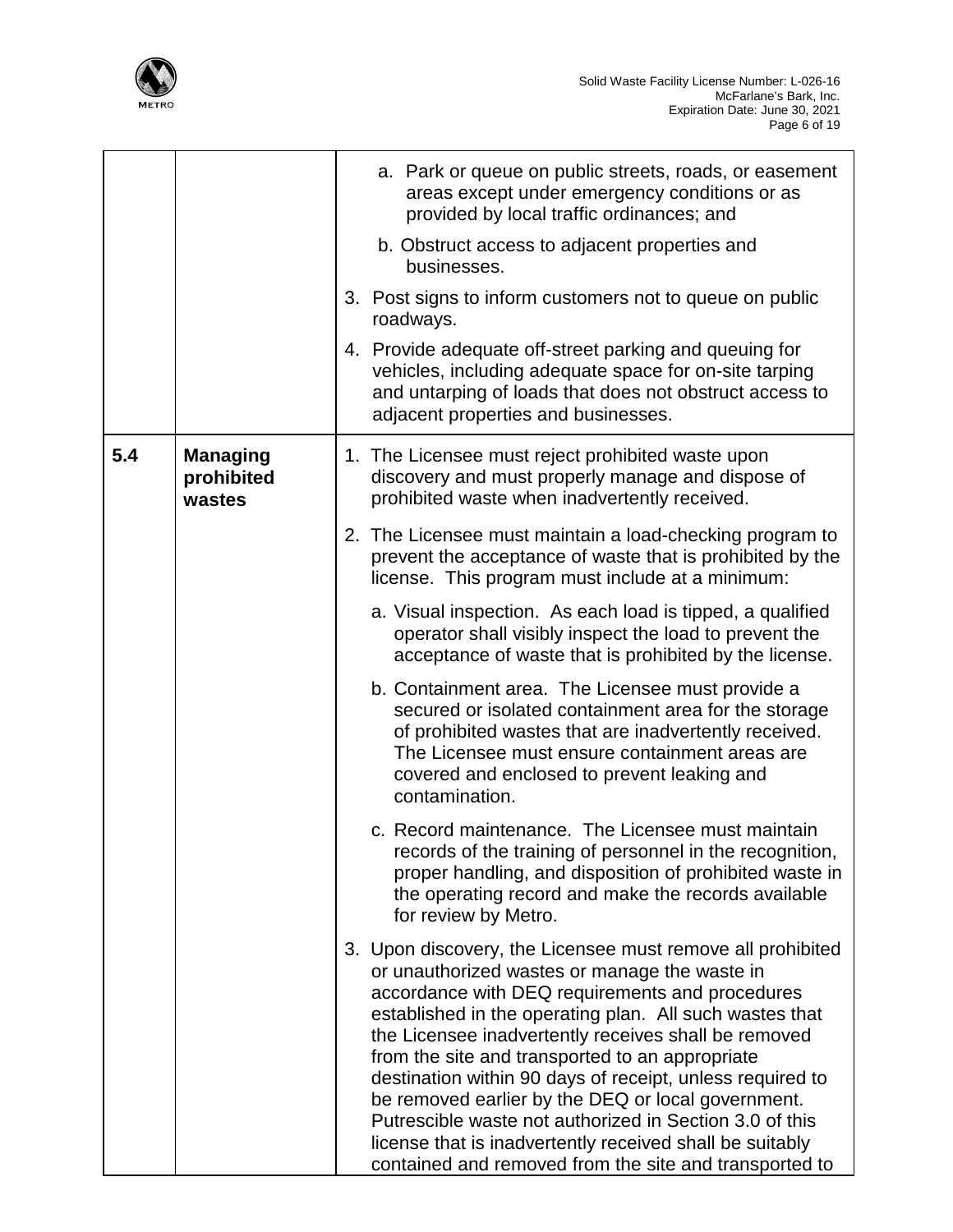

|     |                                         | an appropriate destination within 24-hours of receipt.                                                                                                                                                                                                            |
|-----|-----------------------------------------|-------------------------------------------------------------------------------------------------------------------------------------------------------------------------------------------------------------------------------------------------------------------|
| 5.5 | <b>Storage and</b>                      | The Licensee must:                                                                                                                                                                                                                                                |
|     | exterior<br>stockpiles                  | 1. Manage, contain, and remove at sufficient frequency<br>stored materials and solid wastes to avoid creating<br>nuisance conditions, vector or bird attraction or<br>harborage, or safety hazards;                                                               |
|     |                                         | 2. Maintain storage areas in an orderly manner and keep<br>the areas free of litter;                                                                                                                                                                              |
|     |                                         | 3. Manage stockpiles to ensure that they remain within the<br>authorized volumes and pile heights;                                                                                                                                                                |
|     |                                         | 4. Position exterior stockpiles within footprints identified on<br>the facility site plan or operating plan; and                                                                                                                                                  |
|     |                                         | 5. Not stockpile recovered or source-separated materials<br>for longer than 180 days (6 months).                                                                                                                                                                  |
| 5.6 | Dust, airborne<br>debris, and<br>litter | 1. The Licensee must operate the facility in a manner that<br>minimizes and mitigates the generation of dust, airborne<br>debris and litter, and will prevent its migration beyond<br>property boundaries.                                                        |
|     |                                         | The Licensee must:<br>2.                                                                                                                                                                                                                                          |
|     |                                         | a. Take reasonable steps, including signage, to notify<br>and remind persons delivering solid waste to the<br>facility that all loads must be suitably secured to<br>prevent any material from blowing off the load during<br>transit.                            |
|     |                                         | b. Maintain and operate all vehicles and devices<br>transferring or transporting solid waste from the<br>facility to prevent leaking, spilling or blowing of solid<br>waste on-site or while in transit.                                                          |
|     |                                         | c. Maintain and operate all access roads, receiving,<br>processing (including grinding), storage, and reload<br>areas in such a manner as to minimize dust and<br>debris generated on-site and prevent such dust and<br>debris from blowing or settling off-site. |
|     |                                         | d. Keep all areas within the site and all vehicle access<br>roads within 1/4 mile of the site free of litter and debris<br>generated directly or indirectly as a result of the<br>facility's operation.                                                           |
|     |                                         | e. Maintain on-site facility access roads to prevent or<br>control dust and to prevent or control the tracking of<br>mud, gravel or other debris off-site. Provide access to                                                                                      |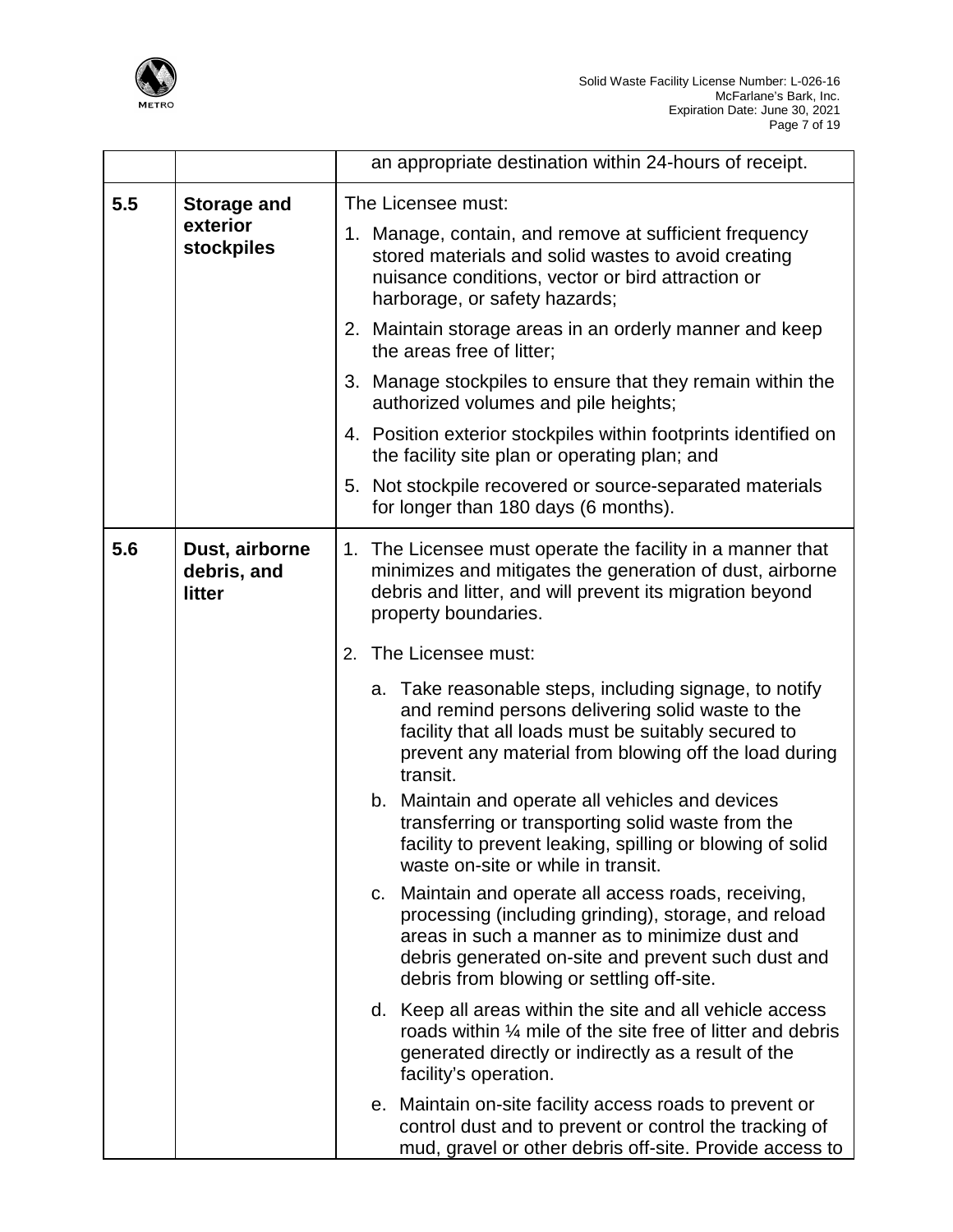

|      |                                               | the facility for the purpose of uncovered load<br>enforcement. During all times that solid waste or<br>recyclable materials are being accepted, authorized<br>representatives of Metro, including law enforcement<br>personnel on contract to Metro, must be permitted<br>access to the premises of the facility for the purpose<br>of making contact with individuals they have observed<br>transporting uncovered loads of solid waste or<br>recyclable materials on a public road right-of-way in<br>violation of Metro Code Chapter 5.09. |
|------|-----------------------------------------------|-----------------------------------------------------------------------------------------------------------------------------------------------------------------------------------------------------------------------------------------------------------------------------------------------------------------------------------------------------------------------------------------------------------------------------------------------------------------------------------------------------------------------------------------------|
| 5.7  | Odor                                          | 1. The Licensee must operate the facility in a manner that<br>prevents the generation of odors that are detectable off-<br>site.                                                                                                                                                                                                                                                                                                                                                                                                              |
|      |                                               | 2. The Licensee must maintain and follow procedures in<br>the operating plan for minimizing odor at the facility.                                                                                                                                                                                                                                                                                                                                                                                                                             |
| 5.8  | Vectors (e.g.,<br>birds, rodents,<br>insects) | 1. The Licensee must operate the facility in a manner that<br>is not conducive to harborage of rodents, birds, insects,<br>or other animals capable of transmitting, directly or<br>indirectly, infectious diseases to humans or from one<br>person or animal to another.                                                                                                                                                                                                                                                                     |
|      |                                               | 2. If vectors are present or detected at the facility, the<br>Licensee must implement vector control measures.                                                                                                                                                                                                                                                                                                                                                                                                                                |
| 5.9  | <b>Noise</b>                                  | The Licensee must operate the facility in a manner that<br>prevents the creation of noise sufficient to cause adverse<br>off-site impacts and to the extent necessary to meet<br>applicable regulatory standards and land-use regulations.                                                                                                                                                                                                                                                                                                    |
| 5.10 | <b>Water quality</b>                          | The Licensee must operate the facility consistent with an<br>approved DEQ stormwater management plan (or<br>equivalent), and must:                                                                                                                                                                                                                                                                                                                                                                                                            |
|      |                                               | a. Operate and maintain the facility to minimize contact<br>of solid wastes with storm water runoff and<br>precipitation; and                                                                                                                                                                                                                                                                                                                                                                                                                 |
|      |                                               | b. Dispose of or treat water contaminated by solid waste<br>onsite in a manner complying with local, state, and<br>federal laws and regulations.                                                                                                                                                                                                                                                                                                                                                                                              |
| 5.11 | <b>Access control</b>                         | The Licensee must control public access to the facility as<br>necessary to prevent unauthorized entry and dumping.                                                                                                                                                                                                                                                                                                                                                                                                                            |
| 5.12 | <b>Signage</b>                                | The Licensee must post signs at all public entrances to the<br>facility, and in conformity with local government signage<br>regulations. These signs shall be easily and readily visible,                                                                                                                                                                                                                                                                                                                                                     |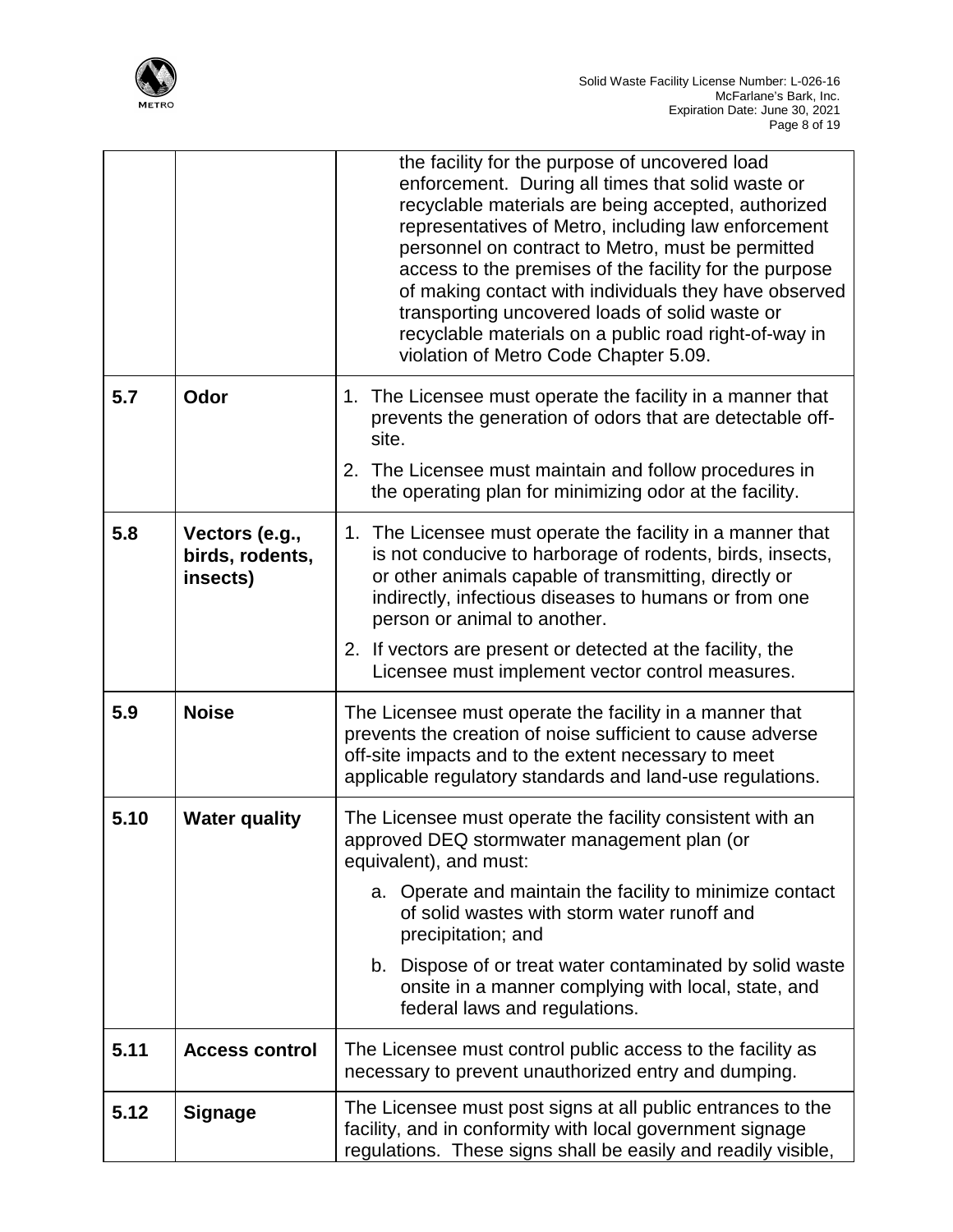

|      |                                         | and legible from off-site during all hours and must contain at<br>least the following information:                                                                                                                                                                                                                                                                    |
|------|-----------------------------------------|-----------------------------------------------------------------------------------------------------------------------------------------------------------------------------------------------------------------------------------------------------------------------------------------------------------------------------------------------------------------------|
|      |                                         | a. Name of the facility;                                                                                                                                                                                                                                                                                                                                              |
|      |                                         | b. Address of the facility;                                                                                                                                                                                                                                                                                                                                           |
|      |                                         | c. Telephone number for the facility;                                                                                                                                                                                                                                                                                                                                 |
|      |                                         | d. Emergency telephone number for the facility if<br>different than that listed in subsection (c) above;                                                                                                                                                                                                                                                              |
|      |                                         | e. Operating hours during which the facility is open for<br>the receipt of authorized waste;                                                                                                                                                                                                                                                                          |
|      |                                         | f. Fees and charges;                                                                                                                                                                                                                                                                                                                                                  |
|      |                                         | g. Metro's name and telephone number (503) 234-3000;                                                                                                                                                                                                                                                                                                                  |
|      |                                         | h. A list of authorized and prohibited wastes;                                                                                                                                                                                                                                                                                                                        |
|      |                                         | Vehicle/traffic flow information or diagram;<br>i.                                                                                                                                                                                                                                                                                                                    |
|      |                                         | g. Covered load requirements; and                                                                                                                                                                                                                                                                                                                                     |
|      |                                         | h. Directions to not queue on public roadways or<br>obstruct access to adjacent properties and<br>businesses.                                                                                                                                                                                                                                                         |
| 5.13 | <b>Complaints</b>                       | 1. The Licensee must respond to all nuisance complaints in<br>a timely manner (including, but not limited to, blowing<br>debris, fugitive dust or odors, noise, traffic, and vectors),<br>and must keep a record of such complaints and any<br>action taken to respond to the complaints, including<br>actions to remedy the conditions that caused the<br>complaint. |
|      |                                         | 2. If Licensee receives a complaint, Licensee must:                                                                                                                                                                                                                                                                                                                   |
|      |                                         | a. Attempt to respond to that complaint within one<br>business day, or sooner as circumstances may<br>require, and retain documentation of its attempts<br>(whether successful or unsuccessful); and                                                                                                                                                                  |
|      |                                         | b. Log all such complaints as provided in the record<br>keeping and reporting requirements of this license.<br>Each log entry shall be retained for one year and<br>shall be available for inspection by Metro.                                                                                                                                                       |
| 5.14 | <b>Access to</b><br>license<br>document | The Licensee must maintain a copy of this Metro Solid<br>Waste Facility License on the facility's premises, and in a<br>location where facility personnel and Metro representatives<br>have ready access to it.                                                                                                                                                       |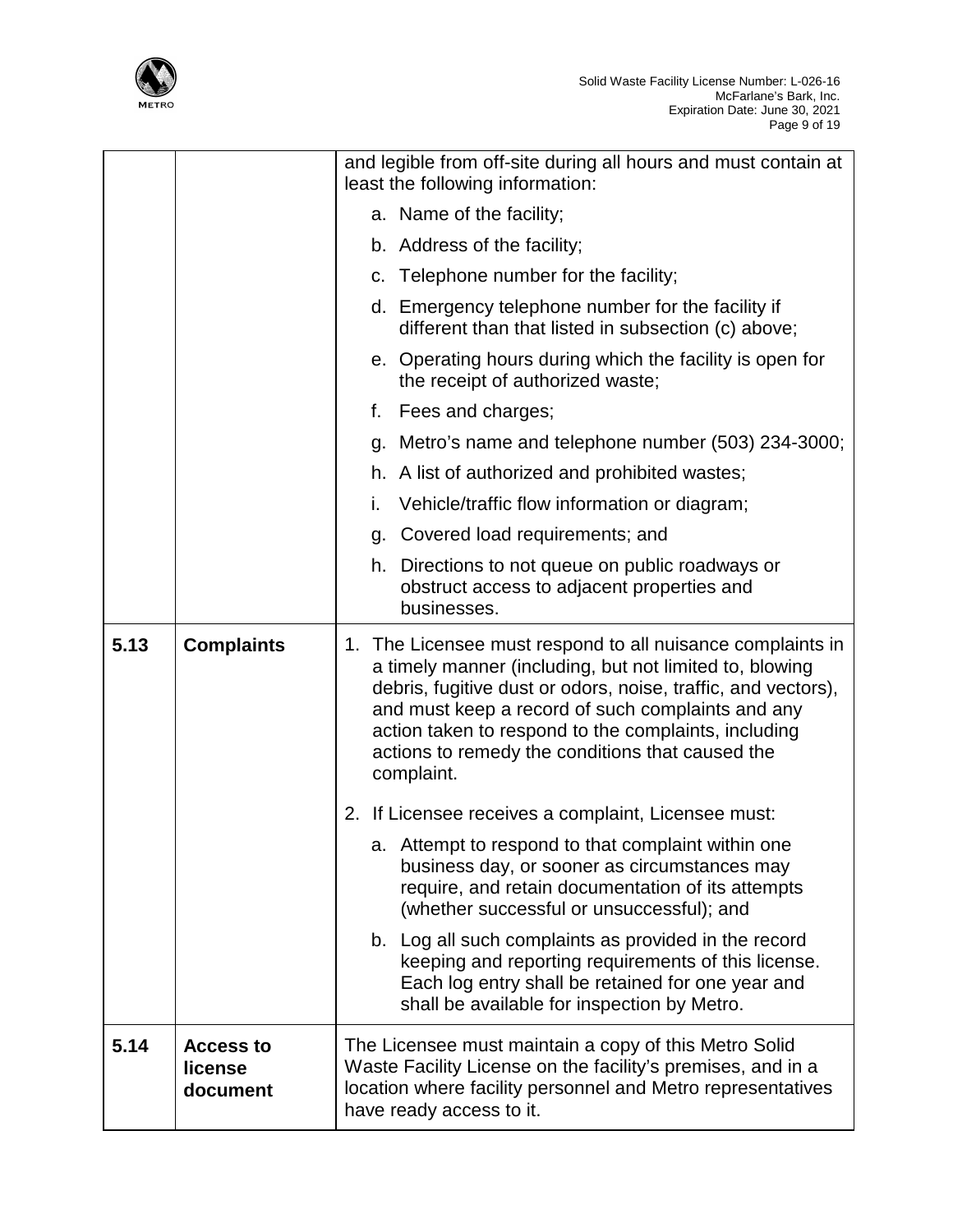

 $\overline{\Gamma}$ 

┓

| 6.0 | <b>OPERATING PLAN</b>                                          |                                                                                                                                                                                                                                                                                                                                                                                                                 |
|-----|----------------------------------------------------------------|-----------------------------------------------------------------------------------------------------------------------------------------------------------------------------------------------------------------------------------------------------------------------------------------------------------------------------------------------------------------------------------------------------------------|
| 6.1 | Plan<br>compliance                                             | The Licensee must operate the facility in accordance with<br>an operating plan approved in writing by the COO. The<br>operating plan must include sufficient detail to demonstrate<br>that the facility will be operated in compliance with this<br>license. The Licensee may amend the operating plan from<br>time to time, subject to written approval by the COO.                                            |
| 6.2 | Plan<br>maintenance                                            | The License must revise the operating plan as necessary to<br>keep it current with facility conditions, procedures, and<br>requirements. The Licensee shall submit revisions of the<br>operating plan to the COO for written approval prior to<br>implementation.                                                                                                                                               |
| 6.3 | <b>Access to</b><br>operating plan                             | The Licensee must maintain a copy of the operating plan<br>on the facility premises and in a location where facility<br>personnel and Metro representatives have ready access to<br>it.                                                                                                                                                                                                                         |
| 6.4 | <b>Procedures for</b><br>inspecting<br>loads                   | The operating plan must establish:<br>a. Procedures for inspecting incoming loads for the<br>presence of prohibited or unauthorized wastes; and<br>b. A set of objective criteria for accepting and rejecting<br>loads.                                                                                                                                                                                         |
| 6.5 | <b>Procedures for</b><br>processing and<br>storage of<br>loads | The operating plan must establish procedures for:<br>a. Processing authorized solid wastes;<br>b. Reloading and transfer of authorized solid wastes'<br>Managing stockpiles to ensure that they remain<br>C.<br>within the authorized volumes and pile heights;<br>d. Storing authorized solid wastes; and<br>e. Minimizing storage times and avoiding delay in<br>processing of authorized solid wastes.       |
| 6.6 | <b>Procedures for</b><br>managing<br>prohibited<br>wastes      | 1. The operating plan must establish procedures for<br>managing, reloading, and transporting to appropriate<br>facilities or disposal sites each of the prohibited or<br>unauthorized wastes if they are discovered at the<br>facility.<br>2. In addition, the operating plan shall establish<br>procedures and methods for notifying generators not to<br>place hazardous wastes or other prohibited wastes in |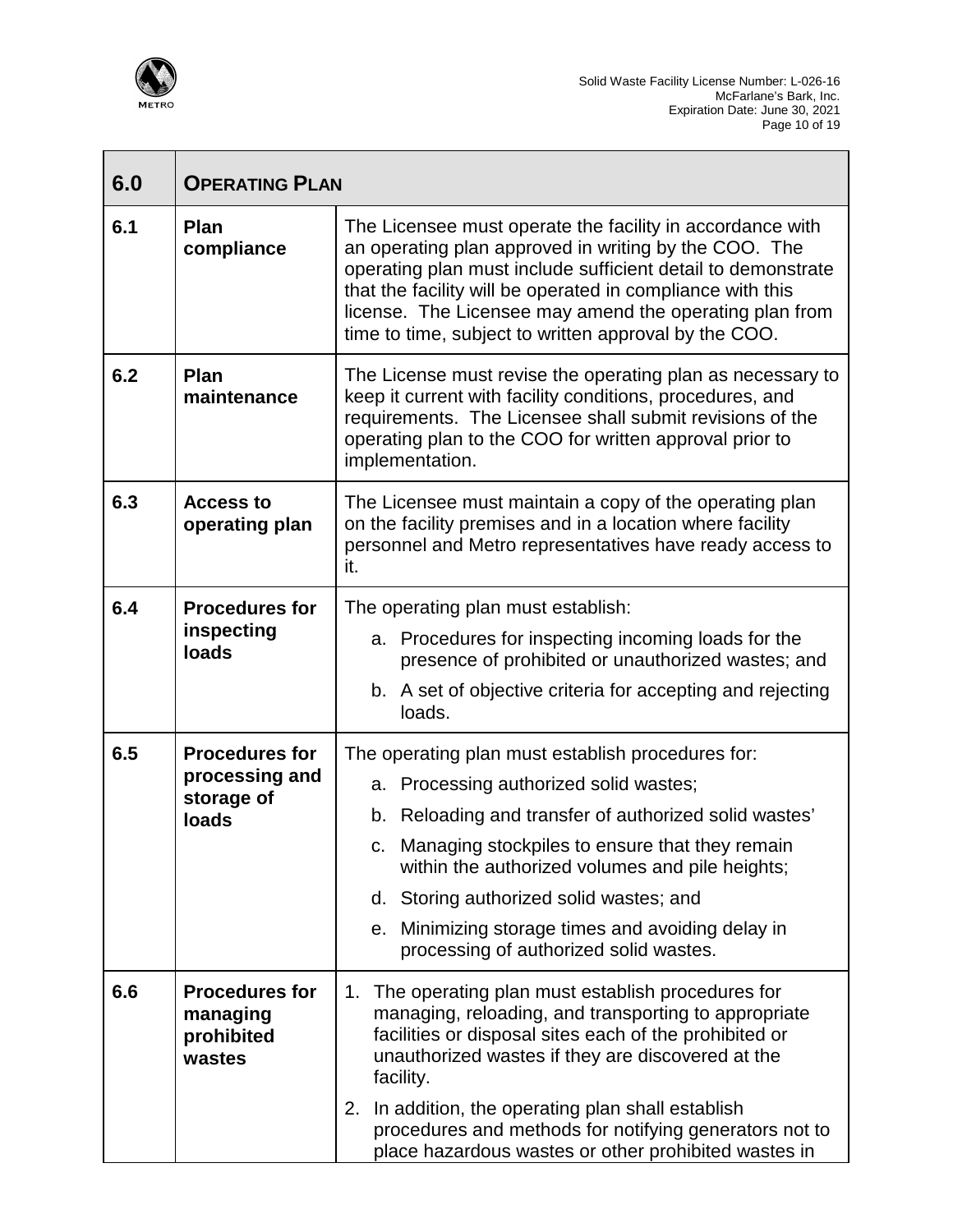

|     |                                          | drop boxes or other collection containers destined for<br>the facility.                                                                                                                                                                                                                                                                                                              |
|-----|------------------------------------------|--------------------------------------------------------------------------------------------------------------------------------------------------------------------------------------------------------------------------------------------------------------------------------------------------------------------------------------------------------------------------------------|
| 6.7 | <b>Procedures for</b><br>odor prevention | The operating plan must include an odor control plan that<br>establishes procedures for preventing all objectionable<br>odors generated at the facility from being detected off the<br>premises of the facility. The plan must include:                                                                                                                                              |
|     |                                          | a. A management plan that will be used to monitor and<br>manage all odors of any derivation including<br>malodorous loads delivered to the facility;                                                                                                                                                                                                                                 |
|     |                                          | b. Procedures for receiving and recording odor<br>complaints, immediately investigating any odor<br>complaints to determine the cause of odor<br>emissions, and remedying promptly any odor<br>problem at the facility.                                                                                                                                                              |
|     |                                          | c. Additional odor-minimizing measures which must, at<br>a minimum, include a description of the:<br>(1) Measures that the facility will use to prevent, and<br>if necessary, address anaerobic conditions in the<br>compost pile; and<br>(2) Methods that the facility will use to monitor and<br>maintain the appropriate temperature and<br>moisture content of the compost pile. |
|     |                                          | d. Procedures for avoiding delay in processing and<br>managing landscape waste and yard debris during<br>all weather conditions.                                                                                                                                                                                                                                                     |
|     |                                          | e. Methods for taking into consideration the following<br>factors prior to turning or moving composted<br>material:<br>$(1)$ Time of day;<br>(2) Wind direction;<br>(3) Moisture content;<br>(4) Estimated odor potential; and<br>(5) Degree of maturity.                                                                                                                            |
| 6.8 | <b>Procedures for</b><br>dust prevention | The operating plan must establish procedures for<br>minimizing and mitigating the generation of dust on-site and<br>preventing its migration beyond the property boundaries.<br>The plan must include:                                                                                                                                                                               |
|     |                                          | a. A management plan that will be used to monitor and<br>manage dust of any derivation; and                                                                                                                                                                                                                                                                                          |
|     |                                          | b. Procedures for receiving and recording dust<br>complaints, immediately investigating any dust<br>complaints to determine the cause of dust                                                                                                                                                                                                                                        |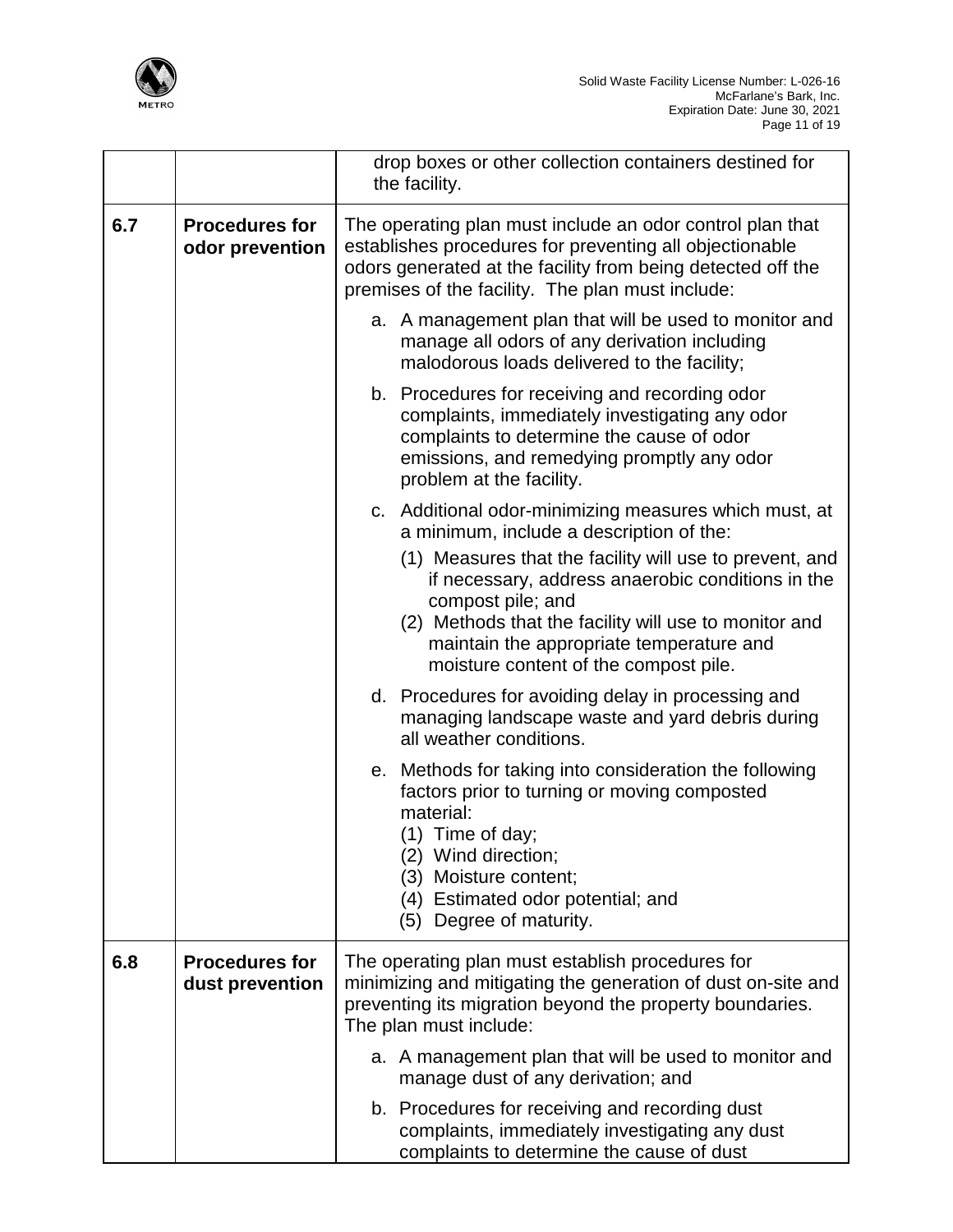

|      |                                      | emissions, and remedying promptly any dust<br>problem at the facility.                                                                                                                                        |
|------|--------------------------------------|---------------------------------------------------------------------------------------------------------------------------------------------------------------------------------------------------------------|
| 6.9  | <b>Procedures for</b><br>managing    | The operating plan must establish procedures for managing<br>traffic flow on site to ensure that:                                                                                                             |
|      | vehicular traffic                    | a. There is an orderly egress and ingress of vehicular<br>traffic when the facility is in operation; and                                                                                                      |
|      |                                      | b. The facility's vehicle traffic does not obstruct access<br>to adjacent properties and businesses.                                                                                                          |
| 6.10 | <b>Procedures for</b><br>emergencies | The operating plan must establish procedures to be<br>followed in case of fire or other emergency.                                                                                                            |
| 6.11 | <b>Procedures for</b><br>nuisance    | 1. For every nuisance complaint (e.g. odor, dust,<br>vibrations, litter) received, the Licensee must record:                                                                                                  |
|      | complaints                           | a. The nature of the complaint;                                                                                                                                                                               |
|      |                                      | b. The date the complaint was received;                                                                                                                                                                       |
|      |                                      | c. The name, address and telephone number of the<br>person or persons making the complaint; and                                                                                                               |
|      |                                      | d. Any actions taken by the operator in response to the<br>complaint (whether successful or unsuccessful).                                                                                                    |
|      |                                      | 2. The Licensee must make records of such information<br>available to Metro and local governments upon request.<br>The Licensee shall retain each complaint record for a<br>period of not less than one year. |
| 6.12 | <b>Closure</b><br>protocol           | The Licensee must establish protocol for closure and<br>restoration of the site in the event of a cessation of<br>operations as provided in Metro Code Chapter 5.01<br>including:                             |
|      |                                      | a. Short term closure (duration of time that is more than<br>seven consecutive days but less than 30<br>consecutive days in length); and                                                                      |
|      |                                      | b. Long term closure (duration of time that is 30<br>consecutive days or more in length).                                                                                                                     |
| 6.13 | <b>Financial</b><br>assurance        | The Licensee has certified that the cost to implement a<br>closure plan will be less than \$10,000, therefore the<br>financial assurance requirement is waived as provided in<br>Metro Code Chapter 5.01      |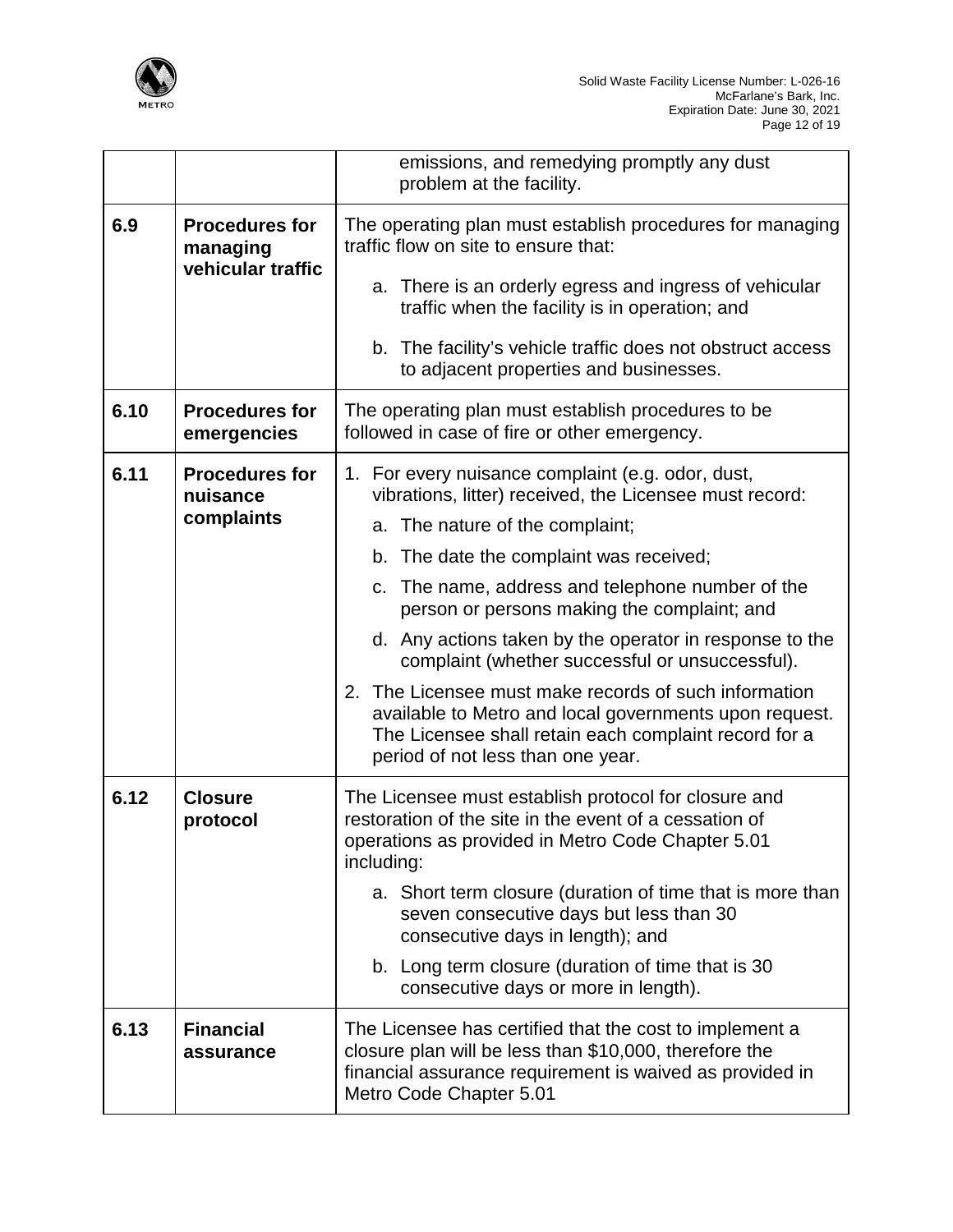

| 7.0 | <b>FEES AND RATE SETTING</b>                |                                                                                                                                                                                                                                   |
|-----|---------------------------------------------|-----------------------------------------------------------------------------------------------------------------------------------------------------------------------------------------------------------------------------------|
| 7.1 | <b>Annual fee</b>                           | The Licensee must pay an annual license fee, as<br>established in Metro Code Chapter 5.01. Metro reserves<br>the right to change the license fee at any time by action of<br>the Metro Council.                                   |
| 7.2 | Rates not<br>regulated                      | The tipping fees and other rates charged at the facility are<br>exempt from rate regulation by Metro.                                                                                                                             |
| 7.3 | Metro fee and<br>tax imposed on<br>disposal | The Licensee is liable for payment of the Metro Regional<br>System Fee, as provided in Metro Code Title V, and the<br>Metro Excise Tax, as provided in Metro Code Title VII, on<br>all solid wastes delivered to a disposal site. |

| 8.0 |                                                                           | <b>RECORD KEEPING AND REPORTING</b>                                                                                                                                                                                                                                                                                                                       |
|-----|---------------------------------------------------------------------------|-----------------------------------------------------------------------------------------------------------------------------------------------------------------------------------------------------------------------------------------------------------------------------------------------------------------------------------------------------------|
| 8.1 | <b>Record</b><br>keeping<br>requirements                                  | For all solid waste and materials the Licensee is authorized<br>to receive under Section 3.0 of this license, including yard<br>debris, the Licensee must keep and maintain accurate<br>records of the amount of such materials the Licensee<br>receives, recovers, recycles, reloads, disposes, and the<br>quantity of product produced at the facility. |
| 8.2 | <b>Reporting</b><br>requirements                                          | Licensee must transmit to Metro the records required under<br>Section 8.0 no later than fifteen days following the end of<br>each month in the form and format prescribed by Metro.                                                                                                                                                                       |
| 8.3 | <b>DEQ</b><br>submittals                                                  | Licensee must provide Metro with copies of all<br>correspondence, exhibits, or documents submitted to the<br>DEQ relating to the terms or conditions of the DEQ solid<br>waste permit or this license within two business days of<br>providing such information to DEQ.                                                                                   |
| 8.4 | <b>Copies of</b><br>enforcement<br>actions<br>provided to<br><b>Metro</b> | Licensee must send to Metro, upon receipt, copies of any<br>notice of violation or noncompliance, citation, or any other<br>similar enforcement actions issued to the Licensee by any<br>federal, state, or local government other than Metro, and<br>related to the operation of the facility.                                                           |
| 8.5 | <b>Unusual</b><br>occurrences                                             | 1. The Licensee must keep and maintain accurate records<br>of any unusual occurrences (such as fires or any other<br>significant disruption) encountered during operation, and<br>methods used to resolve problems arising from these<br>events, including details of all incidents that required                                                         |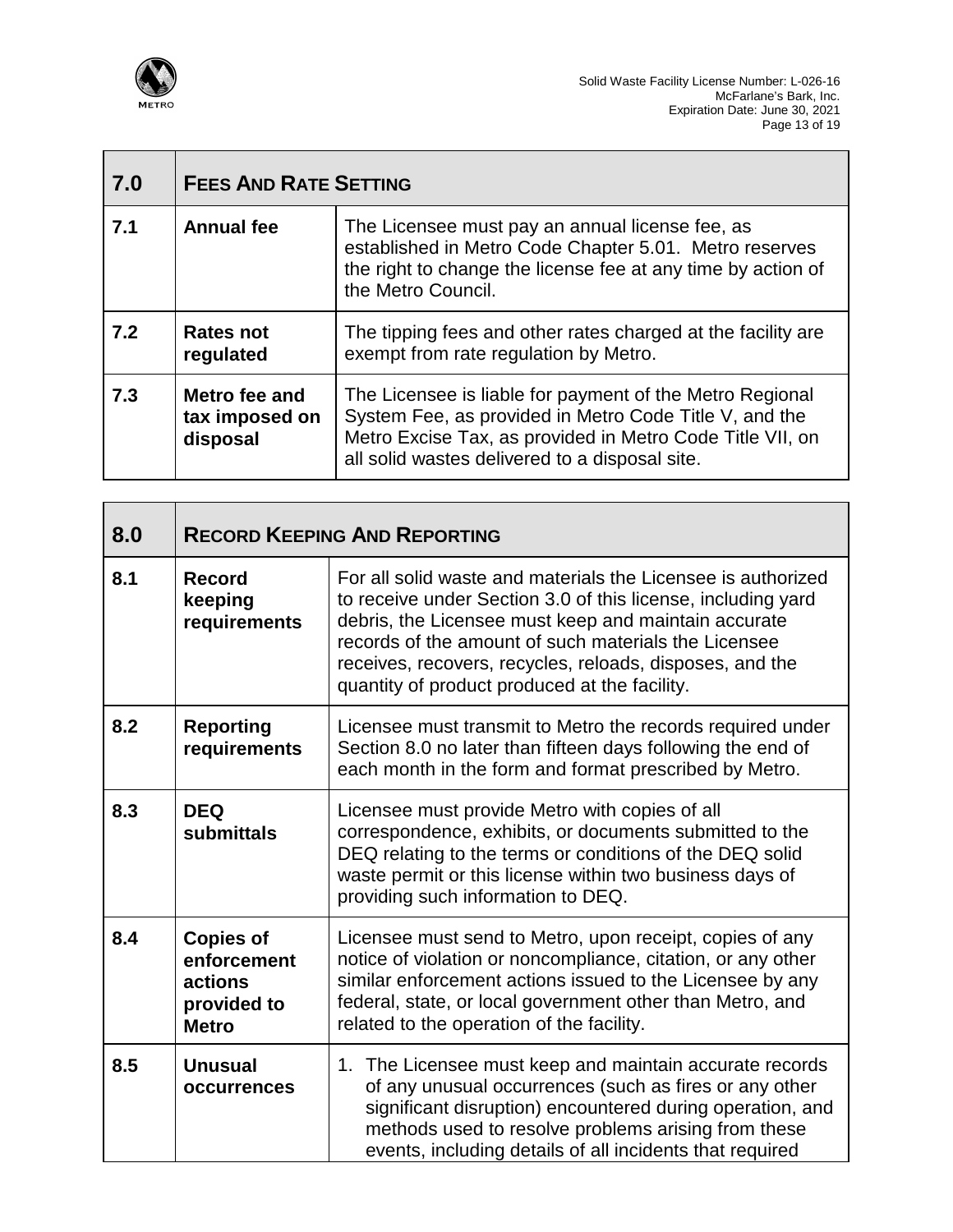

|     |                                | implementing emergency procedures.                                                                                                                                                                                            |
|-----|--------------------------------|-------------------------------------------------------------------------------------------------------------------------------------------------------------------------------------------------------------------------------|
|     |                                | 2. If a breakdown of the Licensee's equipment occurs that<br>will substantially impact the ability of the facility to remain<br>in compliance, or create off-site impacts, the Licensee<br>must notify Metro within 24-hours. |
|     |                                | 3. The Licensee must report any facility fires, accidents,<br>emergencies, and other significant incidents to Metro at<br>(503) 234-3000 within 12 hours of the discovery of their<br>occurrence.                             |
| 8.6 | <b>Changes in</b><br>ownership | The Licensee may not lease, assign, mortgage, sell or<br>otherwise transfer control of the license unless the Licensee<br>follows the requirements of Metro Code Chapter 5.01.                                                |

| 9.0 | <b>INSURANCE REQUIREMENTS</b>         |                                                                                                                                                                                                                                                                                                                                                                                                                                                                                                                                                                                                                                              |
|-----|---------------------------------------|----------------------------------------------------------------------------------------------------------------------------------------------------------------------------------------------------------------------------------------------------------------------------------------------------------------------------------------------------------------------------------------------------------------------------------------------------------------------------------------------------------------------------------------------------------------------------------------------------------------------------------------------|
| 9.1 | <b>General liability</b>              | The Licensee must carry the most recently approved ISO<br>(Insurance Services Office) Commercial General Liability<br>policy, or its equivalent, written on an occurrence basis,<br>with limits not less than \$1,000,000 per occurrence. The<br>policy will include coverage for bodily injury, property<br>damage, personal injury, death, contractual liability,<br>premises and products/completed operations. Contractor's<br>coverage will be primary as respects Metro.                                                                                                                                                               |
| 9.2 | <b>Automobile</b>                     | The Licensee shall carry automobile bodily injury and<br>property damage liability insurance with a combined single<br>limit of \$1,000,000.                                                                                                                                                                                                                                                                                                                                                                                                                                                                                                 |
| 9.3 | <b>Additional</b><br>insureds         | Metro, its elected officials, departments, employees, and<br>agents shall be named as ADDITIONAL INSUREDS on the<br>Commercial General Liability and automobile insurance<br>policies.                                                                                                                                                                                                                                                                                                                                                                                                                                                       |
| 9.4 | Worker's<br>compensation<br>insurance | The Licensee, its subcontractors, if any, and all employers<br>working under this license, are subject employers under the<br>Oregon Workers' Compensation Law must comply with<br>ORS 656.017, which requires them to provide Workers'<br>Compensation coverage for all their subject workers.<br>Licensee shall provide Metro with certification of Workers'<br>Compensation insurance including employer's liability. If<br>Licensee has no employees and will perform the work<br>without the assistance of others, a certificate to that effect<br>may be attached in lieu of the certificate showing current<br>Workers' Compensation. |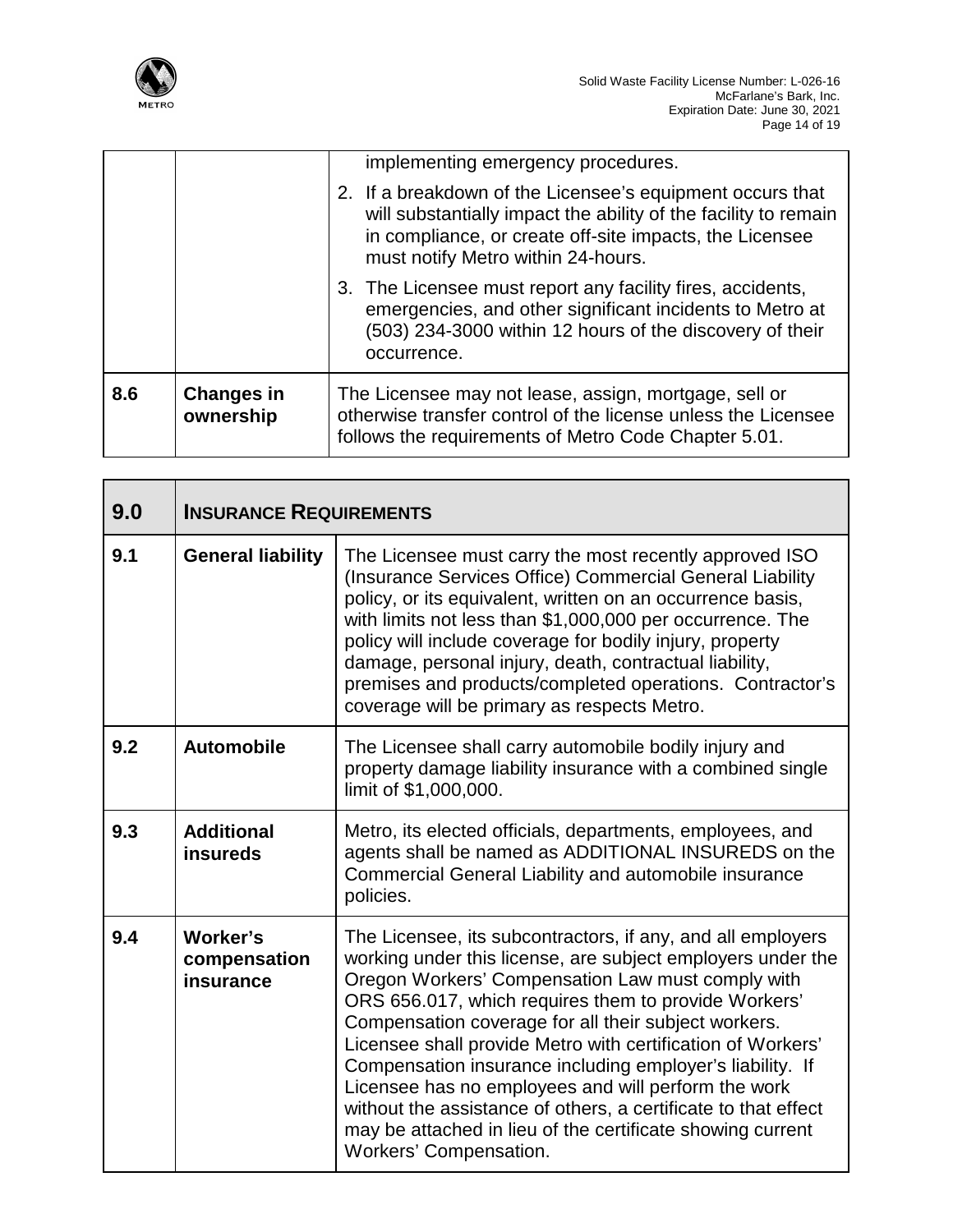

| 9.5 | <b>Notification</b> | The Licensee must give at least 30 days written notice to<br>the COO of any lapse or proposed cancellation of<br>insurance coverage. |
|-----|---------------------|--------------------------------------------------------------------------------------------------------------------------------------|
|     |                     |                                                                                                                                      |

| 10.0 | <b>ENFORCEMENT</b>                             |                                                                                                                                                                                                                                                                                                                                                                                                                                                                                                                                                                                                 |
|------|------------------------------------------------|-------------------------------------------------------------------------------------------------------------------------------------------------------------------------------------------------------------------------------------------------------------------------------------------------------------------------------------------------------------------------------------------------------------------------------------------------------------------------------------------------------------------------------------------------------------------------------------------------|
| 10.1 | <b>Generally</b>                               | Enforcement of this license must be as specified in Metro<br>Code.                                                                                                                                                                                                                                                                                                                                                                                                                                                                                                                              |
| 10.2 | <b>Authority</b><br>vested in<br><b>Metro</b>  | The power and right to regulate, in the public interest, the<br>exercise of the privileges granted by this license shall at all<br>times be vested in Metro. Metro reserves the right to<br>establish or amend rules, regulations or standards regarding<br>matters within Metro's authority, and to enforce all such<br>requirements against Licensee.                                                                                                                                                                                                                                         |
| 10.3 | <b>No</b><br>enforcement<br><b>limitations</b> | Nothing in this license may be construed to limit, restrict,<br>curtail, or abrogate any enforcement provision contained in<br>Metro Code or administrative procedures adopted pursuant<br>to Metro Code Chapter 5.01, nor will this license be<br>construed or interpreted so as to limit or preclude Metro from<br>adopting ordinances that regulate the health, safety, or<br>welfare of any person or persons within the District,<br>notwithstanding any incidental impact that such ordinances<br>may have upon the terms of this license or the Licensee's<br>operation of the facility. |
| 10.4 | <b>Penalties</b>                               | Each violation of a license condition will be punishable by<br>penalties as established in Metro Code Chapter 5.01. Each<br>day a violation continues constitutes a separate violation.                                                                                                                                                                                                                                                                                                                                                                                                         |

| 11.0 | <b>AMENDMENT, SUSPENSION, AND REVOCATION</b> |                                                                                                                                                                                                                                                                                                                                                                                                                                                                                                                                                             |
|------|----------------------------------------------|-------------------------------------------------------------------------------------------------------------------------------------------------------------------------------------------------------------------------------------------------------------------------------------------------------------------------------------------------------------------------------------------------------------------------------------------------------------------------------------------------------------------------------------------------------------|
| 11.1 | <b>Amendment</b>                             | At any time during the term of the license, either the COO or<br>the Licensee may propose amendments or modifications to<br>this license. The COO has the authority to approve or deny<br>any such amendments provided that the activities authorized<br>in the amended license do not require a Metro Solid Waste<br>Facility Franchise under Metro Code Chapter 5.01. When<br>applicable, the Licensee must comply with Metro Code<br>Chapter 5.01. No amendment pursuant to this section will<br>be effective unless in writing and executed by the COO. |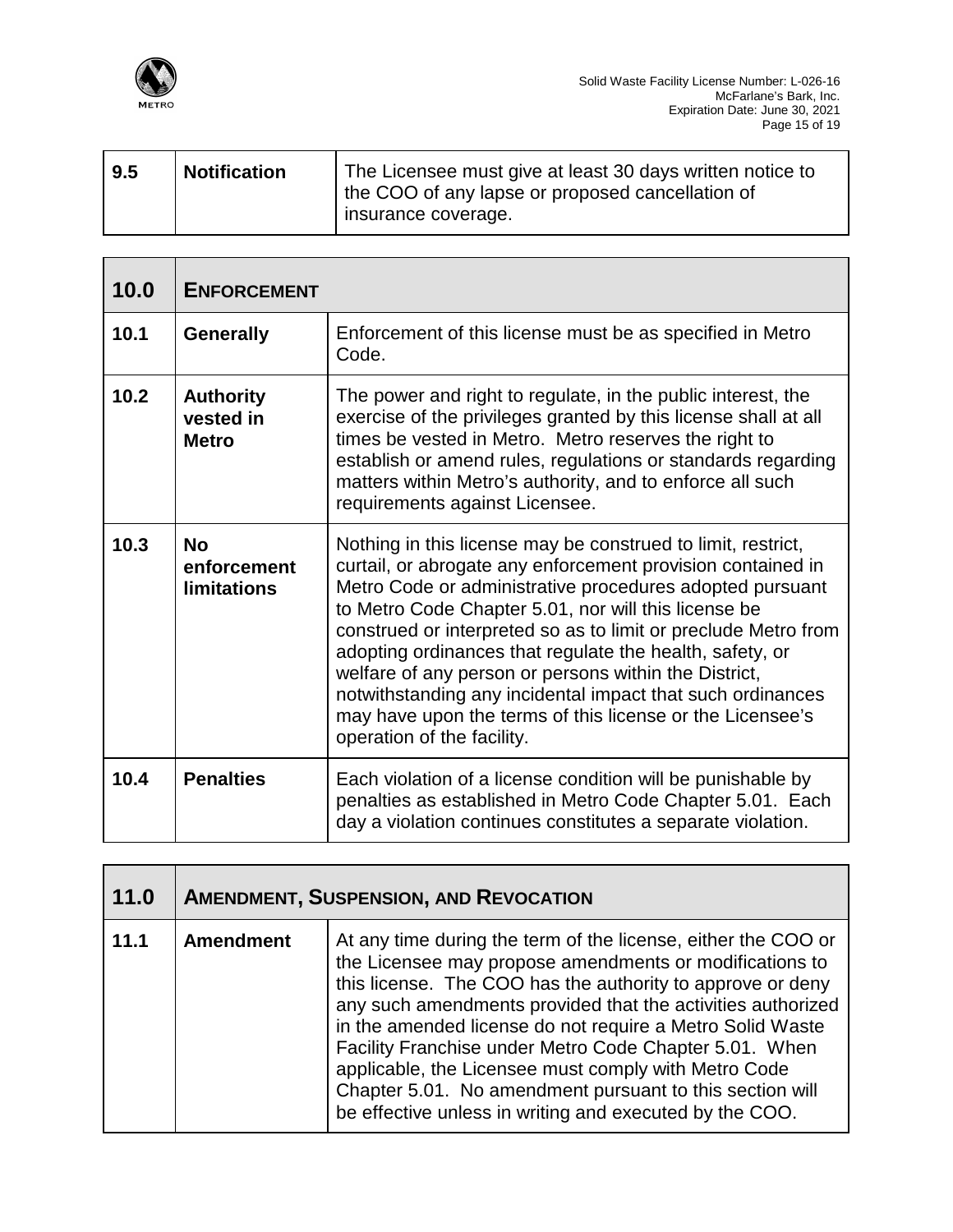

| 11.2 | Amendment,<br>suspension or<br>revocation by<br><b>Metro</b> | The COO may, at any time before the expiration date,<br>amend, suspend, or revoke this license in whole or in part, in<br>accordance with Metro Code Chapter 5.01, for reasons<br>including but not limited to: |
|------|--------------------------------------------------------------|-----------------------------------------------------------------------------------------------------------------------------------------------------------------------------------------------------------------|
|      |                                                              | a. Violation of the terms or conditions of this license,<br>Metro Code, or any applicable statute, rule, or<br>standard;                                                                                        |
|      |                                                              | b. Changes in local, regional, state, or federal laws or<br>regulations that should be specifically incorporated<br>into this license;                                                                          |
|      |                                                              | c. Failure to disclose fully all relevant facts;                                                                                                                                                                |
|      |                                                              | d. A significant release into the environment from the<br>facility;                                                                                                                                             |
|      |                                                              | e. Significant change in the character of solid waste<br>received or in the operation of the facility;                                                                                                          |
|      |                                                              | f. Any change in ownership or control, excluding<br>transfers among subsidiaries of the Licensee or<br>Licensee's parent corporation;                                                                           |
|      |                                                              | g. A request from the local government stemming from<br>impacts resulting from facility operations;                                                                                                             |
|      |                                                              | h. Compliance history of the Licensee; and                                                                                                                                                                      |
|      |                                                              | i. At any time before the expiration date, revoke this<br>license upon request of the Licensee or in the event<br>of a long term closure of the facility as described in<br>Section 6.12(b).                    |

| 12.0 | <b>GENERAL OBLIGATIONS</b>    |                                                                                                                                                                                                                                                                                                                                                                                                                                                                                                                                                                                                                                                                                                                     |
|------|-------------------------------|---------------------------------------------------------------------------------------------------------------------------------------------------------------------------------------------------------------------------------------------------------------------------------------------------------------------------------------------------------------------------------------------------------------------------------------------------------------------------------------------------------------------------------------------------------------------------------------------------------------------------------------------------------------------------------------------------------------------|
| 12.1 | <b>Compliance with</b><br>law | Licensee must fully comply with all applicable local,<br>regional, state and federal laws, rules, regulations,<br>ordinances, orders and permits pertaining in any manner<br>to this license, including all applicable Metro Code<br>provisions and administrative procedures adopted<br>pursuant to Chapter 5.01 whether or not those provisions<br>have been specifically mentioned or cited herein. All<br>conditions imposed on the operation of the facility by<br>federal, state, regional or local governments or agencies<br>having jurisdiction over the facility must be deemed part of<br>this license as if specifically set forth herein. Such<br>conditions and permits include those cited within or |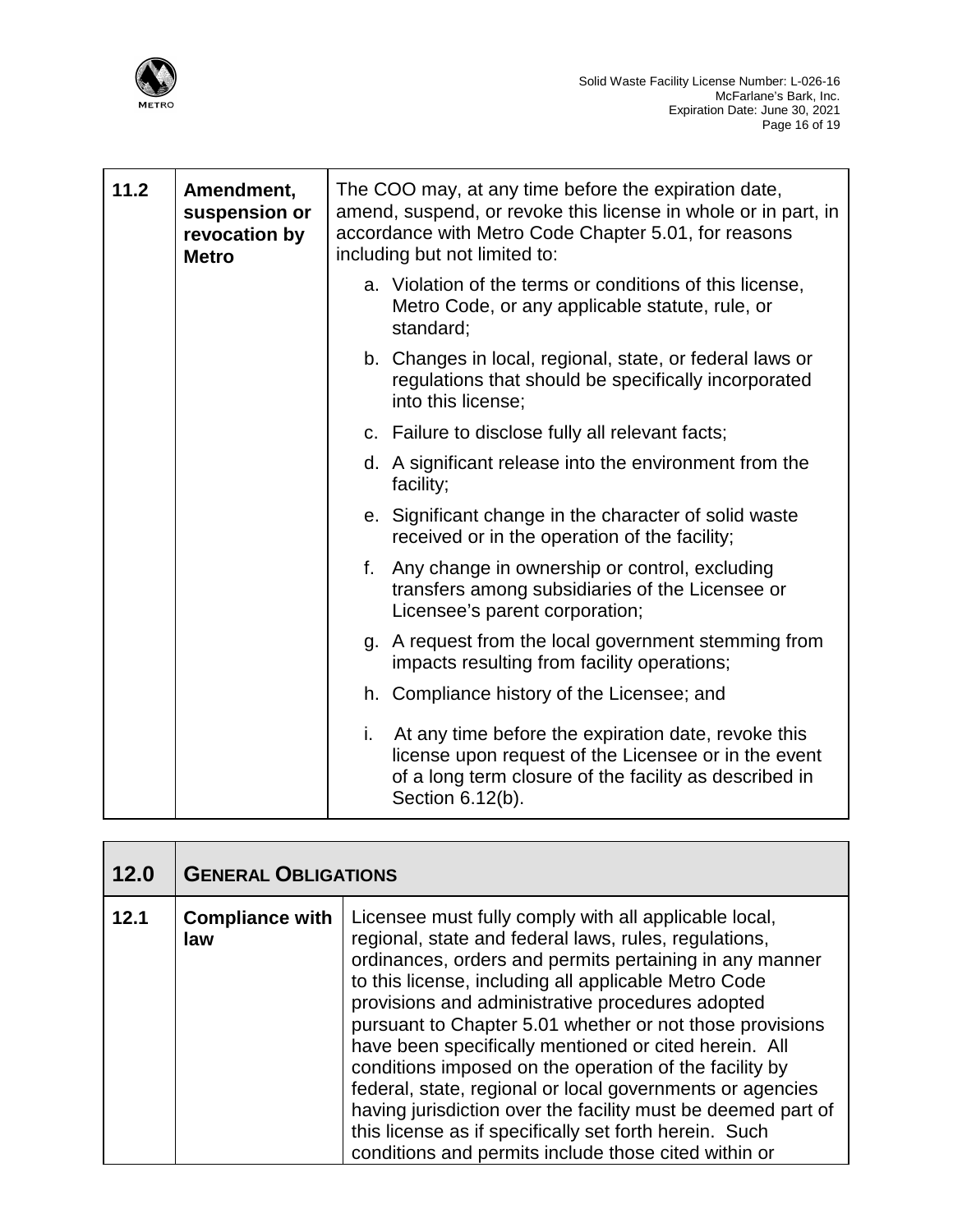

|      |                                                 | attached as exhibits to the license document, as well as<br>any existing at the time of the issuance of the license but<br>not cited or attached, and permits or conditions issued or<br>modified during the term of the license.                                                                                                                                                                                                                                                                                                                                                                                                                                                                                                                                                                                                                                                                                                                                                                |
|------|-------------------------------------------------|--------------------------------------------------------------------------------------------------------------------------------------------------------------------------------------------------------------------------------------------------------------------------------------------------------------------------------------------------------------------------------------------------------------------------------------------------------------------------------------------------------------------------------------------------------------------------------------------------------------------------------------------------------------------------------------------------------------------------------------------------------------------------------------------------------------------------------------------------------------------------------------------------------------------------------------------------------------------------------------------------|
| 12.2 | Deliver waste to<br>appropriate<br>destinations | The Licensee must ensure that solid waste transferred<br>from the facility goes to the appropriate destinations under<br>Metro Code chapters 5.01 and 5.05, and under applicable<br>local, state and federal laws, rules, regulations,<br>ordinances, orders and permits;                                                                                                                                                                                                                                                                                                                                                                                                                                                                                                                                                                                                                                                                                                                        |
| 12.3 | <b>Right of</b><br>inspection and<br>audit      | 1.<br>Authorized representatives of Metro may take<br>photographs, collect samples of materials, and<br>perform such inspection or audit as the COO deems<br>appropriate, and shall be permitted access to the<br>premises of the facility at all reasonable times during<br>business hours with or without notice or at such other<br>times upon giving reasonable advance notice (not less<br>than 24 hours).<br>2.<br>Metro inspection reports, including site photographs,<br>are public records subject to disclosure under Oregon<br><b>Public Records Law.</b><br>3.<br>Subject to the confidentiality provisions in Section 12.4<br>of this license, Metro's right to inspect includes the<br>right to review all information from which all required<br>reports are derived including all books, maps, plans,<br>income tax returns, financial statements, contracts,<br>and other similar written materials of Licensee that are<br>directly related to the operation of the facility. |
| 12.4 | <b>Confidential</b><br>information              | Licensee may identify as confidential any reports, books,<br>records, maps, plans, income tax returns, financial<br>statements, contracts and other similar written materials of<br>the Licensee that are directly related to the operation of<br>the facility and that are submitted to or reviewed by Metro.<br>Licensee shall prominently mark any information that it<br>claims confidential with the mark "CONFIDENTIAL" prior<br>to submittal to or review by Metro. Metro will treat as<br>confidential any information so marked and will make a<br>good faith effort not to disclose such information unless<br>Metro's refusal to disclose such information would be<br>contrary to applicable Oregon law, including, without<br>limitation, ORS Chapter 192. Within five (5) days of<br>Metro's receipt of a request for disclosure of information<br>identified by Licensee as confidential, Metro will provide<br>Licensee written notice of the request. Licensee will have        |